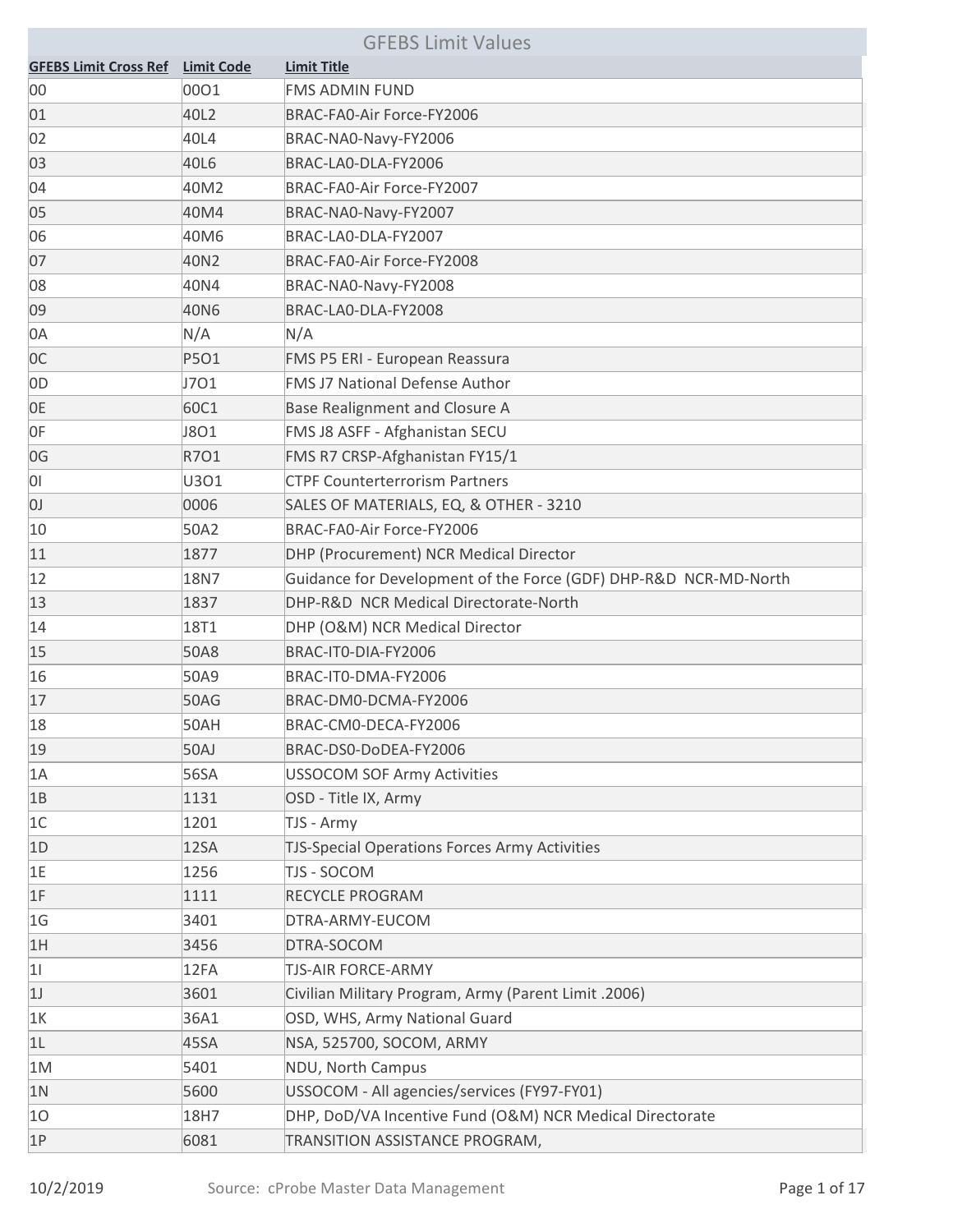| <b>GFEBS Limit Cross Ref</b> Limit Code |             | <b>Limit Title</b>                                                    |
|-----------------------------------------|-------------|-----------------------------------------------------------------------|
| 1R                                      | 6041        | FAMILY ASSISTANCE PROGRAM, ARMY                                       |
| 1 <sub>S</sub>                          | 6102        | DAU - DAU CAPITAL & NE                                                |
| 1 <sub>T</sub>                          | 6091        | Relocation Assistance Program, Army                                   |
| 1U                                      | 6104        | <b>DAU - DAU MID-ATLANTIC</b>                                         |
| 1V                                      | 6105        | DAU - DAU MIDWEST                                                     |
| 1W                                      | 6106        | DAU - DAU WEST                                                        |
| 1X                                      | 6107        | DAU - DAU SOUTH                                                       |
| 1Y                                      | 6170        | <b>DACM Army</b>                                                      |
| 1Z                                      | 6190        | DAU DOD DACM                                                          |
| 20                                      | 50AK        | BRAC-IV0-DSS-FY2006                                                   |
| 21                                      | <b>50AL</b> | BRAC-TRO-DTRA-FY2006                                                  |
| 22                                      | 18E1        | <b>GLOBAL HIV AIDS</b>                                                |
| 23                                      | <b>50AN</b> | BRAC-BM0-MDA-FY2006                                                   |
| 24                                      | 50AO        | BRAC-MX0-NGA-FY2006                                                   |
| 25                                      | 50AP        | BRAC-NS0-NSA-FY2006                                                   |
| 26                                      | 50AQ        | BRAC-TMA-TMA-FY2006                                                   |
| 27                                      | 50AT        | BRAC-WHO-WHS-FY2006                                                   |
| 28                                      | <b>50AV</b> | BRAC-TT-Federal Hwy-FY2006                                            |
| 29                                      | 50B2        | BRAC-FA0-Air Force-FY2007                                             |
| 2A                                      | 6801        | <b>DSCA - ARMY</b>                                                    |
| 2B                                      | 6810        | DSCA - PFP PROGRAM, ARMY                                              |
| 2C                                      | 7302        | <b>NGB USPFO Support for ESGR</b>                                     |
| 2D                                      | 7700        | DEFENSE POLICY EVALUATION AND COMPLIANCE OFFICE                       |
| 2E                                      | 1821        | DHP-Army- Supplemental                                                |
| 2F                                      | 1831        | DHP-R&D ARMY                                                          |
| 2G                                      | 1871        | DHP - (PROCUREMENT) ARMY                                              |
| 2H                                      | 1880        | DHP - (O&M) ARMY                                                      |
| 21                                      | 1878        | DHP (Procurement) NCR Medical Director - FBCH                         |
| 2J                                      | 1881        | DHP - (O&M) ARMY                                                      |
| 2K                                      | 18P1        | DHP (O&M) JTF CAP MED                                                 |
| 2L                                      | 3454        | DTRA-NDU                                                              |
| 2M                                      | 34NG        | COOP. THREAT REDUCTION                                                |
| 2N                                      | 42EU        | DNA-EUCOM (FY 96 and subsequent)                                      |
| 20                                      | 0013        | INTEREST ON ACCOUNT RECEIVABLES                                       |
| 2P                                      | 18F1        | HEALTH CARE SHARING INCENTIVE FUND, TRANSFER ACCT                     |
| 2Q                                      | 18Q1        | DHP PEPFAR (FHP)                                                      |
| 2R                                      | 1107        | OSD, NATO SHAPE (ARMY)                                                |
| 2S                                      | 00SA        | DSCA-SOCOM-AY                                                         |
| 2T                                      | 2054        | WHS, NDU                                                              |
| 2U                                      | 2601        | CHEMICAL BIOLOGICAL DEFENSE, CBD PROCUREMENT (ARMY ALLOCATION)        |
| 2V                                      | 0101        | RESERVE EQUIPMENT DEFENSE                                             |
| 2W                                      | 6181        | 2W ARMY - 852                                                         |
| 2X                                      | 265Y        | DTRA, CBDP - HEADQUARTERS, JOINT PROGRAM EXECUTIVE OFFICE (JPEO) CHEM |
| 2Y                                      | 6165        | <b>DAU - MAT - 852</b>                                                |
| 2Z                                      | 3417        | DTRA-Army-AFRICOM                                                     |
| 30                                      | 50B4        | BRAC-NA0-Navy-FY2007                                                  |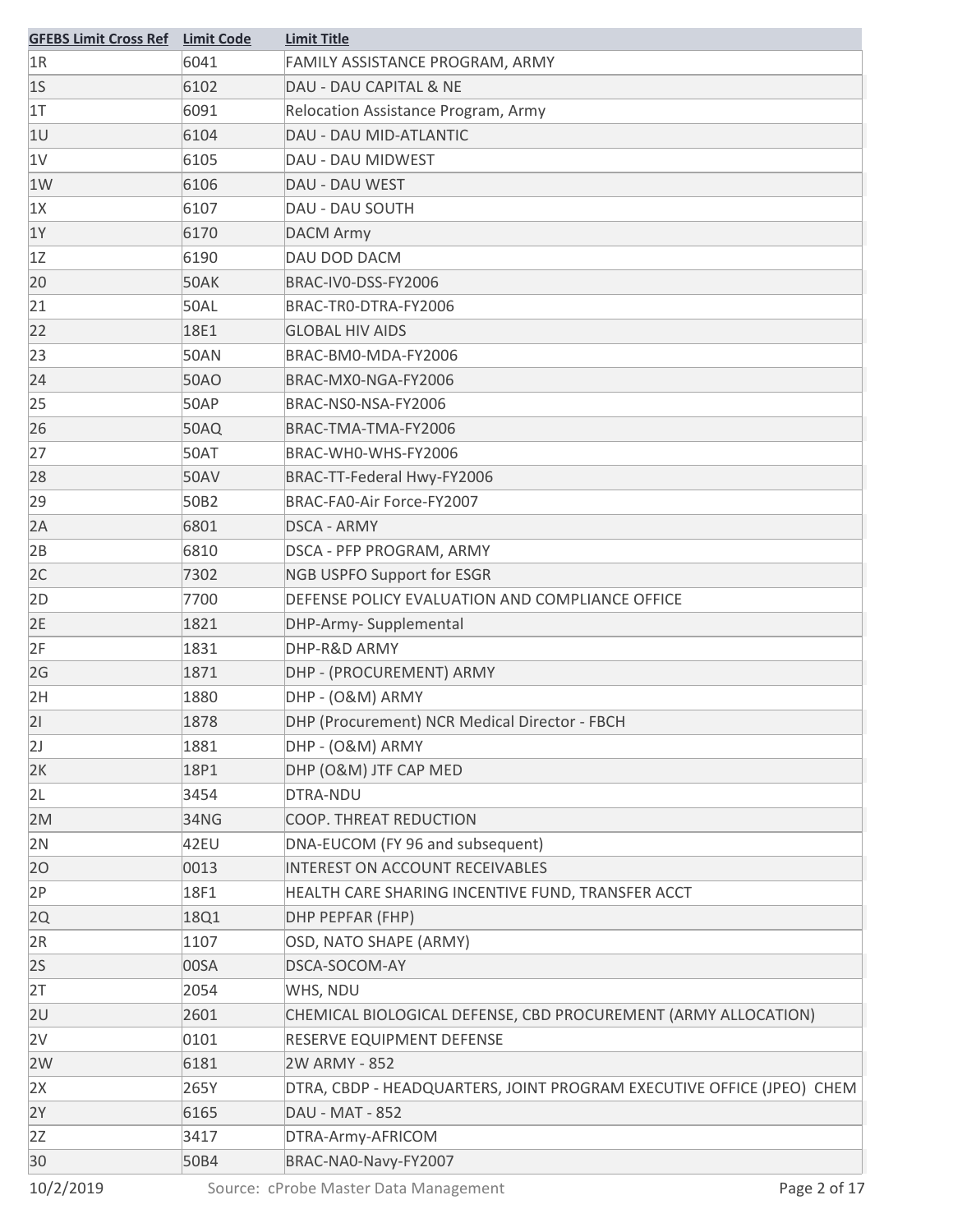| <b>GFEBS Limit Cross Ref</b> Limit Code |             | <b>Limit Title</b>                                      |
|-----------------------------------------|-------------|---------------------------------------------------------|
| 31                                      | 50B5        | BRAC-IS0-DISA-FY2007                                    |
| 32                                      | 50B6        | BRAC-LA0-DLA-FY2007                                     |
| 33                                      | 1631        | BRAC, PART III - ARMY '94                               |
| 34                                      | 50B7        | BRAC-FS0-DFAS-FY2007                                    |
| 35                                      | 50B8        | BRAC-IT0-DIA-FY2007                                     |
| 36                                      | 50B9        | BRAC-IT0-DMA-FY2007                                     |
| 37                                      | 50BG        | BRAC-DM0-DCMA-FY2007                                    |
| 38                                      | 50BH        | BRAC-CM0-DECA-FY2007                                    |
| 39                                      | 3901        | PPI - Prompt Payment Interest                           |
| 3A                                      | 6821        | DSCA, Army, HQ                                          |
| 3B                                      | 0501        | <b>Marine Corps Reserve</b>                             |
| 3C                                      | 4400        | Defense Intelligence Agency                             |
| 3D                                      | <b>U6O1</b> | <b>Counterterrorism Partnerships</b>                    |
| 3E                                      | 11A1        | BASE REALIGNMENT AND CLOSURE ACCOUNT -- BRAC 91 (PY95)  |
| 3F                                      | 11B1        | BASE REALIGNMENT AND CLOSURE ACCOUNT -- BRAC 91 (PY96)  |
| 3G                                      | 11C1        | BASE REALIGNMENT AND CLOSURE ACCOUNT -- BRAC 91 (PY97)  |
| 3H                                      | 0031        | West Point Museum Fund                                  |
| 31                                      | 0104        | Frontier Army Museum Fund                               |
| 3J                                      | 3101        | OPERATIONAL TEST AND EVALUATION DEFENSE                 |
| 3K                                      | 0105        | MG Greene Awd for Acq Writing                           |
| 3L                                      | 0106        | COL Williams Massengale Awd                             |
| 3M                                      | 68SA        | DSCA- ARMY ACTIVITIES SPECIAL OPERATIONS FORCES (SOF)   |
| 3N                                      | 6811        | DSCA - ARMY (1-YEAR POA)                                |
| 30                                      | 0107        | <b>G Antonelli Memorial Training Fd</b>                 |
| 3P                                      | 0108        | US Army SOC Fund                                        |
| 3Q                                      | 1811        | Defense Health Program, Army                            |
| 3R                                      | 0109        | V. D. Leigh Soldier for Life                            |
| 3S                                      | QBO1        | QBXX - FMS Placeholder                                  |
| 3T                                      | 3TO1        | Counter-ISIL Train and Equip Fund (CTEF) Iraq, FY17/1   |
| 3U                                      | 3UO1        | Counter-ISIL Train and Equip Fund (CTEF) Syria, FY17/18 |
| 3V                                      | 3VO1        | Pakistan, Stability Operations Funds (PSOF), FY16/17    |
| 3W                                      | <b>U8O1</b> | Section 2282 Build the Capacit                          |
| 3X                                      | 4011        | BRAC-PART IV BRAC, ARMY                                 |
| 3Y                                      | W901        | Syria Train and Equip Program,                          |
| 3Z                                      | 9202        | DHP Navy (2-YR POA)                                     |
| 40                                      | 50BJ        | BRAC-DS0-DoDEA-FY2007                                   |
| 41                                      | 50BK        | BRAC-IV0-DSS-FY2007                                     |
| 42                                      | <b>50BL</b> | BRAC-TRO-DTRA-FY2007                                    |
| 43                                      | <b>50BN</b> | BRAC-BM0-MDA-FY2007                                     |
| 44                                      | <b>50BO</b> | BRAC-MX0-NGA-FY2007                                     |
| 45                                      | 6048        | <b>NGB Yellow Ribbon</b>                                |
| 46                                      | 50BP        | BRAC-NS0-NSA-FY2007                                     |
| 47                                      | 50BQ        | BRAC-TMA-TMA-FY2007                                     |
| 48                                      | 50BT        | BRAC-WHO-WHS-FY2007                                     |
| 49                                      | <b>50BV</b> | BRAC-TT-Federal Hwy-FY2007                              |
| 4A                                      | 0100        | Department of the Army                                  |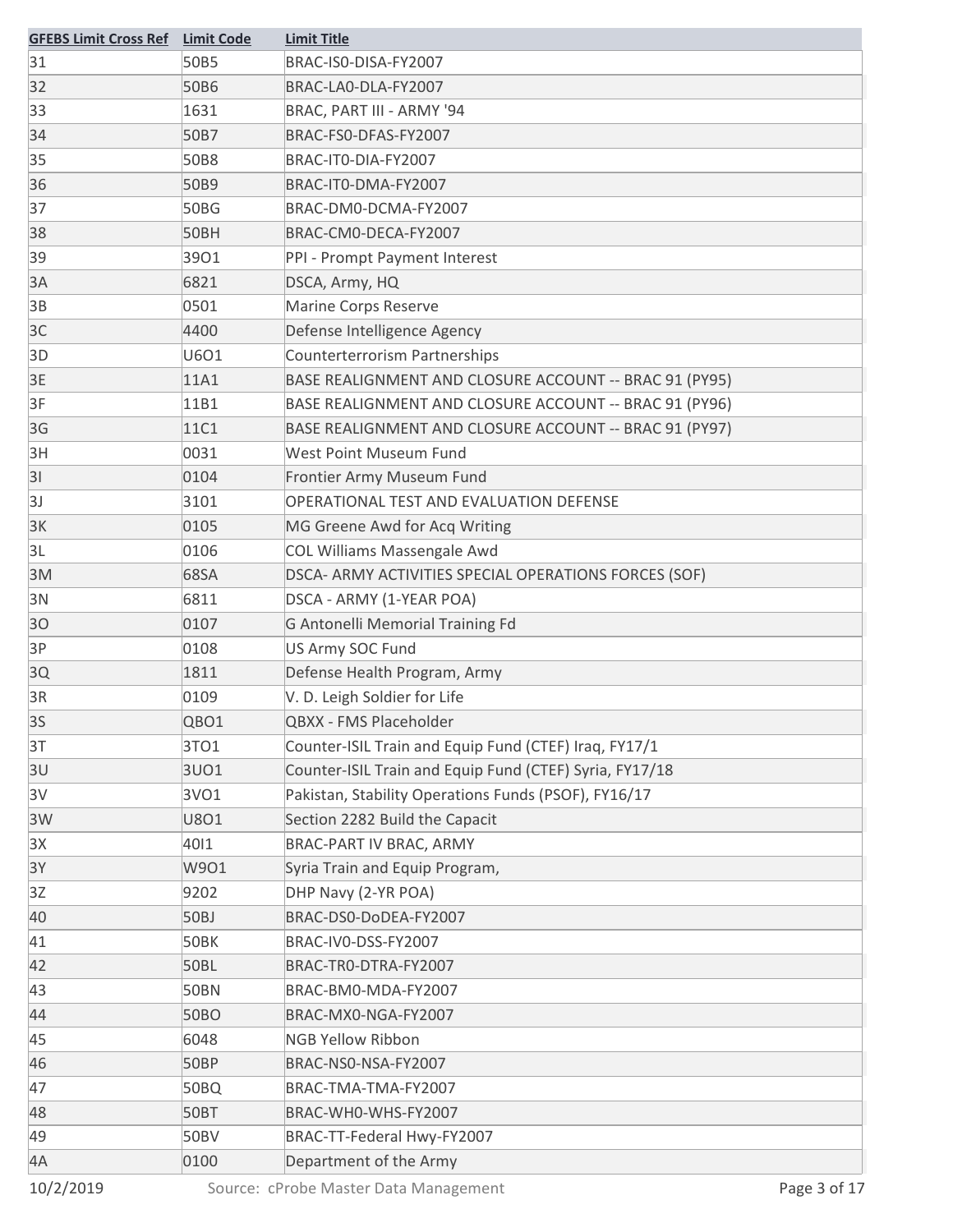| <b>GFEBS Limit Cross Ref</b> | <b>Limit Code</b> | <b>Limit Title</b>                                          |
|------------------------------|-------------------|-------------------------------------------------------------|
| 4B                           | 1156              | OSD - SOCOM                                                 |
| 4C                           | <b>11SA</b>       | OSD-Special Operations Forces Army Activities               |
| 4D                           | 2501              | MDA - Army                                                  |
| 4E                           | 34SA              | <b>DTRA-Special Operations Forces Army Activities</b>       |
| 4F                           | 2511              | MDA, Army (Owner limit 1125)                                |
| 4G                           | 3801              | DTRMC-Army                                                  |
| 4H                           | 42A1              | DSWA, Army (FY98 and prior)                                 |
| 4 <sub>l</sub>               | 4507              | NSA, 028043                                                 |
| 4J                           | 1401              | <b>TMA - ARMY</b>                                           |
| 4K                           | 16A1              | <b>BRAC, Part III - Army</b>                                |
| 4L                           | 16B1              | <b>BRAC, Part III - Army</b>                                |
| 4M                           | 16C1              | BRAC, PART III - ARMY '95                                   |
| 4N                           | 16D1              | BRAC, Part III - Army                                       |
| 40                           | 16E1              | BRAC, Part III, Army                                        |
| 4P                           | 6856              | DSCA-SOCOM                                                  |
| 4Q                           | 40B1              | 96 BRAC IV - ARMY                                           |
| 4R                           | 40C1              | 97 BRAC IV - ARMY                                           |
| 4S                           | 50BA              | BASE REALIGNMENT AND CLOSURE ACCOUNT--BRAC 05 IGPBS (PY 07) |
| 4T                           | 9203              | DHP Navy (3-Year POA)                                       |
| 4U                           | 40F1              | BRAC-PART IV BRAC, ARMY                                     |
| 4V                           | 40G1              | BRAC-PART IV BRAC, ARMY                                     |
| 4W                           | 40H1              | BRAC-PART IV BRAC, ARMY                                     |
| 4X                           | 6078              | <b>FCF EURO</b>                                             |
| 4Y                           | 2100              | <b>DOD REAL PROPERTY</b>                                    |
| 4Z                           | 40K1              | BRAC 95 (11)                                                |
| 50                           | 50C2              | BRAC-FA0-Air Force-FY2008                                   |
| 51                           | 50C4              | BRAC-NA0-Navy-FY2008                                        |
| 52                           | <b>50C5</b>       | BRAC-ISO-DISA-FY2008                                        |
| 53                           | 50C6              | BRAC-LA0-DLA-FY2008                                         |
| 54                           | 50C7              | BRAC-FS0-DFAS-FY2008                                        |
| 55                           | 50C8              | BRAC-IT0-DIA-FY2008                                         |
| 56                           | 50C9              | BRAC-IT0-DMA-FY2008                                         |
| 57                           | 50CG              | BRAC-DM0-DCMA-FY2008                                        |
| 58                           | 50CH              | BRAC-CM0-DECA-FY2008                                        |
| 59                           | 50CJ              | BRAC-DS0-DoDEA-FY2008                                       |
| 5A                           | 50H1              | BASE REALIGNMENT AND CLOSURE ACCOUNT--BRAC 05 (PY 13)       |
| 5B                           | 50A1              | BRAC-PART V BRAC, ARMY                                      |
| 5C                           | <b>50AA</b>       | BRAC-PART V BRAC IGPBS, A                                   |
| 5D                           | 40D1              | BRAC IV - ARMY '98                                          |
| 5E                           | 40E1              | BRAC IV - ARMY '99                                          |
| 5F                           | 60A1              | BASE REALIGNMENT AND CLOSURE ACCOUNT--BRAC 05 (PY 14)       |
| 5G                           | 60B1              | BASE REALIGNMENT AND CLOSURE ACCOUNT--BRAC 05 (PY 15)       |
| 5H                           | Z5O1              | Iraq Train and Equip Fund, FY                               |
| 51                           | 2101              | Kuwait Burdensharing Contribution - Army                    |
| 5J                           | 40J1              | <b>BRAC 95 (PY04)</b>                                       |
| 5K                           | Z6O1              | Iraq Train and Equip Fund, FY                               |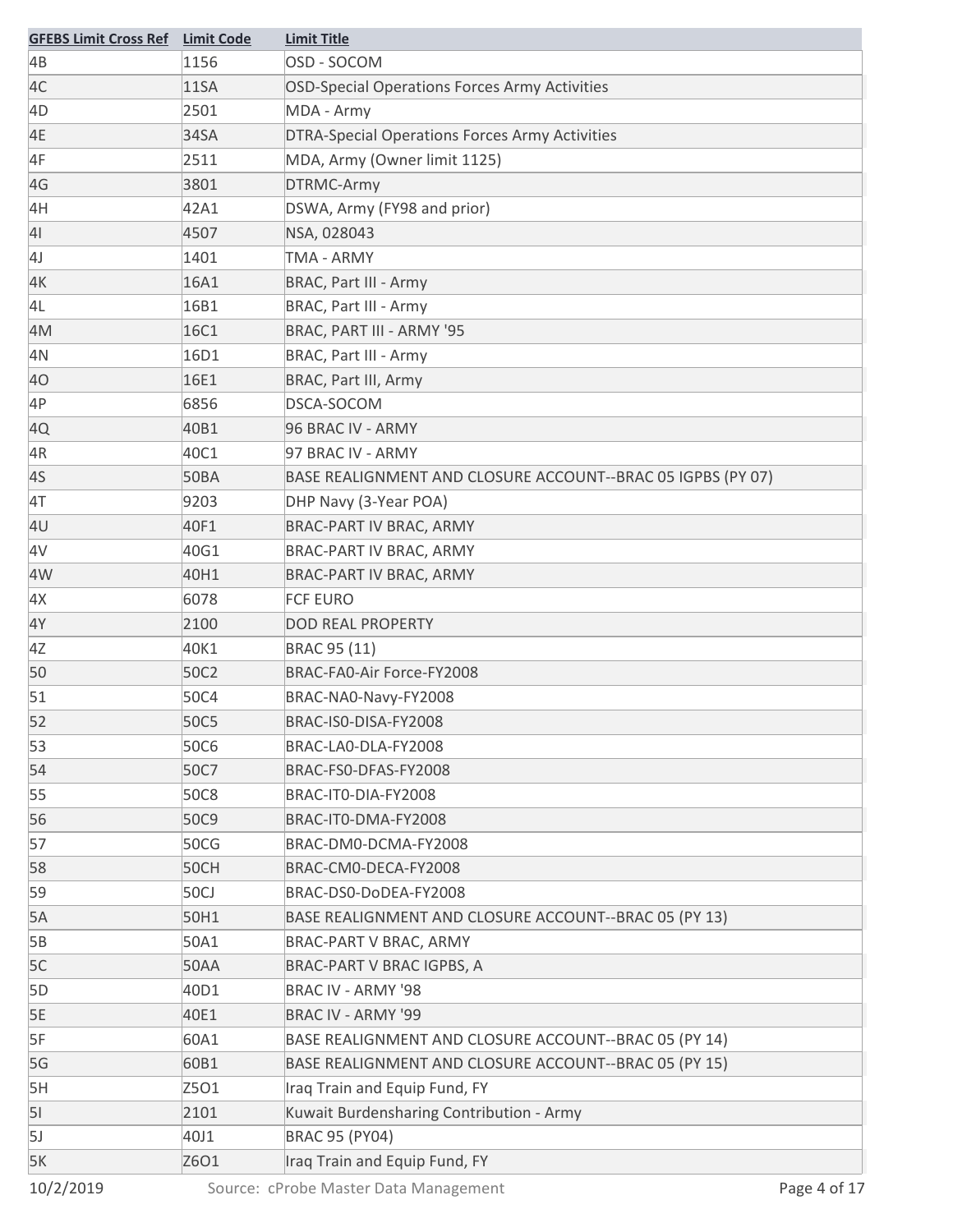| <b>GFEBS Limit Cross Ref</b> Limit Code |             | <b>Limit Title</b>                                       |
|-----------------------------------------|-------------|----------------------------------------------------------|
| 5L                                      | 40L1        | BRAC-PART IV BRAC, ARMY                                  |
| 5M                                      | 40M1        | BRAC IV - ARMY '07                                       |
| 5N                                      | 40N1        | BRAC IV - ARMY '08                                       |
| 50                                      | 4001        | BRAC IV - ARMY '09                                       |
| 5P                                      | 40P1        | BRAC IV - ARMY '10                                       |
| 5Q                                      | 40Q1        | BRAC IV - ARMY '11                                       |
| 5R                                      | 40R1        | <b>BRAC IV - ARMY '12</b>                                |
| 5S                                      | 40S1        | <b>BRAC (PY 13)</b>                                      |
| 5T                                      | 50H1        | BRAC 05 (FY 13)                                          |
| 5U                                      | 60C1        | Base Realignment and Closure Account, Army (PY16)        |
| 5V                                      | 60D1        | DOD BRAC-60D1 (FY17)                                     |
| 5W                                      | 60E1        | BASE REALIGNMENT AND CLOSURE ACCOUNT--BRAC (PY 18)       |
| 5X                                      | 1835        | DHP-R&D USUHS                                            |
| 5Y                                      | 3TO1        | Counter-ISL Train and Equip F                            |
| 5Z                                      | Z701        | Security Cooperation OCO, FY17                           |
| 60                                      | 18N1        | GUIDANCE FOR DEVELOPMENT OF THE FORCE (GDF) DHP-R&D ARMY |
| 61                                      | 3960        | <b>FORESTRY PROGRAM</b>                                  |
| 62                                      | 3950        | AG/GRAZING PROGRAM                                       |
| 63                                      | 0121        | <b>OPERATIONS AND MAINTENANCE (2 YEAR)</b>               |
| 64                                      | 0111        | <b>OPERATIONS AND MAINTENANCE (1 YEAR)</b>               |
| 65                                      | 0122        | RESEARCH AND DEVELOPMENT (2 YEAR)                        |
| 66                                      | 012B        | REIMBURSABLE R&D (2 YEAR)                                |
| 67                                      | 0123        | PROCUREMENT (2 YEAR)                                     |
| 68                                      | 0133        | PROCUREMENT (3 YEAR)                                     |
| 69                                      | 012A        | REIMBURSABLE O&M (2 YEAR)                                |
| 6A                                      | Z8O1        | Ukraine Security Assistance In                           |
| 6B                                      | 5601        | USSOCOM - Army                                           |
| 6C                                      | 6813        | DSCA-SOUTHCOM, ARMY                                      |
| 6E                                      | 1867        | DHP (O&M) (1% Carryover)-NCR Medical Directorate         |
| 6F                                      | 6860        | DSCA - Army (2-Year POA)                                 |
| 6G                                      | 5108        | DLA-Army Corps of Engineers                              |
| 6H                                      | 6866        | DSCA - Army PFP (DoS) (2-Year POA)                       |
| 61                                      | 7EO1        | Uncoordinated                                            |
| 6J                                      | 7CO1        | Uncoordinated                                            |
| 6K                                      | <b>QIO1</b> | Uncoordinated                                            |
| 6L                                      | 5400        | <b>NDU</b>                                               |
| 6M                                      | 50B1        | <b>ARMY REGULAR</b>                                      |
| 6N                                      | Q701        | Uncoordinated                                            |
| 6P                                      | 50D1        | BRAC-PART V BRAC, ARMY                                   |
| 6Q                                      | 6817        | DSCA-AFRICOM, ARMY ACTIVITIES                            |
| 6R                                      | 50C1        | BRAC- PART V BRAC, ARMY F                                |
| 6S                                      | 68AA        | DSCA, SOUTHCOM, ARMY                                     |
| 6T                                      | 6161        | <b>ARMY 852</b>                                          |
| 6U                                      | 1801        | DHP-Army                                                 |
| 6V                                      | 1841        | DHP-DMA                                                  |
| 6W                                      | 1101        | OSD - Army                                               |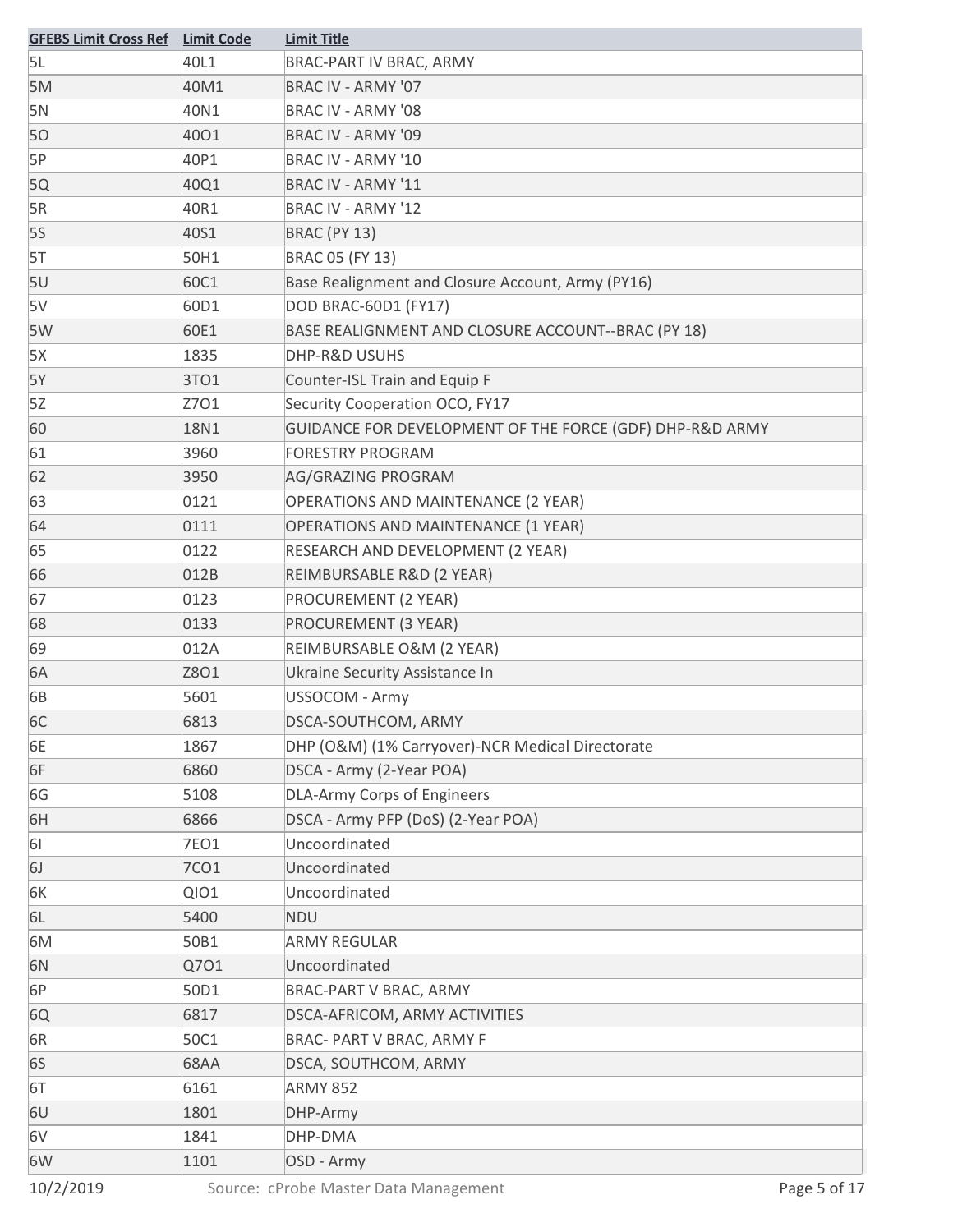| <b>GFEBS Limit Cross Ref</b> Limit Code |             | <b>Limit Title</b>                                                                     |
|-----------------------------------------|-------------|----------------------------------------------------------------------------------------|
| 6X                                      | 1851        | DHP-DLA                                                                                |
| 6Y                                      | 6112        | DAU-The Joint Staff (TJS)                                                              |
| 6Z                                      | 1804        | DHP-Navy                                                                               |
| 70                                      | 011A        | REIMBURSABLE O&M (1 YEAR)                                                              |
| 71                                      | 0001        | KUWAIT or FMS NC Prod (.0001)                                                          |
| 72                                      | 0003        | JAPAN or FMS MR N-Excs (.0003)                                                         |
| 73                                      | 0004        | KOREA or FMS MR Excess (.0004)                                                         |
| 74                                      | 0005        | QATAR or FMS MIL Ret P (.0005)                                                         |
| 75                                      | 0000        | ARMY                                                                                   |
| 76                                      | 50CK        | BRAC-IV0-DSS-FY2008                                                                    |
| 77                                      | <b>50CL</b> | BRAC-TRO-DTRA-FY2008                                                                   |
| 78                                      | <b>50CN</b> | BRAC-BM0-MDA-FY2008                                                                    |
| 79                                      | <b>50CO</b> | BRAC-MX0-NGA-FY2008                                                                    |
| 7A                                      | 18L1        | <b>GLOBAL HEALTH &amp; CHILD SURVIVAL</b>                                              |
| <b>7B</b>                               | 7BXX        | <b>FMS Agent Sale Cases</b>                                                            |
| 7C                                      | <b>7CO1</b> | Security Cooperation OCO, FY 17/18, Section 333                                        |
| 7D                                      | 7DO1        | Section 333 of Title 10, US Code, FY 17/18 (Base O&M)                                  |
| <b>7E</b>                               | <b>7EO1</b> | Peacekeeping Operations, FY 2019/2020 PKO OCO FAA Section 551 (22 U.S.C. Sect          |
| 7F                                      | 7FO1        | Build the capacity of foreign security forces per functional capabilities listed 10 US |
| 7G                                      | 7GXX        | Sec 333 FY 20 - 1 yr base                                                              |
| 7H                                      | 7HO1        | Afghanistan Security Forces Fund (ASFF) FY18                                           |
| 71                                      | 1844        | DHP-DIA                                                                                |
| 7J                                      | 7JO1        | US Army Operating Funds in Support of Foreign Security Forces Programs, FY18           |
| <b>7K</b>                               | 7KXX        | Sec 333 FY 20/21- 2 yr base                                                            |
| 7L                                      | 7LO1        | Section 333 of title 10, US Code, FY 18/19 (OCO)                                       |
| 7M                                      | 7M01        | Section 333 of title 10, US Code, FY 18/19 (Base O&M)                                  |
| 7N                                      | 7NO1        | Counter-ISIL Train and Equip Fund (CTEF) Iraq FY18/19 DEF_FUND                         |
| 70                                      | 1854        | DHP-NDU                                                                                |
| 7P                                      | <b>50DA</b> | BRAC ARMY GLOBAL POSTURING '09                                                         |
| 7Q                                      | 3415        | DTRA-TACOM                                                                             |
| 7R                                      | 3447        | DTRA-JPEO                                                                              |
| <b>7S</b>                               | 3453        | DTRA-CECOM                                                                             |
| 7T                                      | 7TO1        | Counter-ISIL Train and Equip Fund (CTEF) Syria FY18/19 DEF FUND                        |
| 7U                                      | <b>7U01</b> | Coalition Readiness Support Program (CRSP) FY18/19 DEF_FUND                            |
| 7V                                      | 1000        | Withheld State Income Taxes                                                            |
| 7W                                      | 2000        | Withheld Coutny Income Taxes                                                           |
| 7X                                      | 3000        | Withheld City Income Taxes                                                             |
| <b>7Y</b>                               | 2104        | Host Nation Support for U.S. Activities - Army                                         |
| 7Z                                      | 6831        | DSCA-DOT and E                                                                         |
| 80                                      | 50CP        | BRAC-NS0-NSA-FY2008                                                                    |
| 81                                      | 50CQ        | BRAC-TMA-TMA-FY2008                                                                    |
| 82                                      | 50CT        | BRAC-WHO-WHS-FY2008                                                                    |
| 83                                      | <b>50CV</b> | BRAC-TT-Federal Hwy-FY2008                                                             |
| 84                                      | 1826        | DHP-(Supplemental) NCR Medical Director - North                                        |
| 85                                      | 183C        | DHP-R&D Tricare Management Activity                                                    |
| 86                                      | 183D        | DHP (RDT&E) Undistributed (not valid for field use or execution)                       |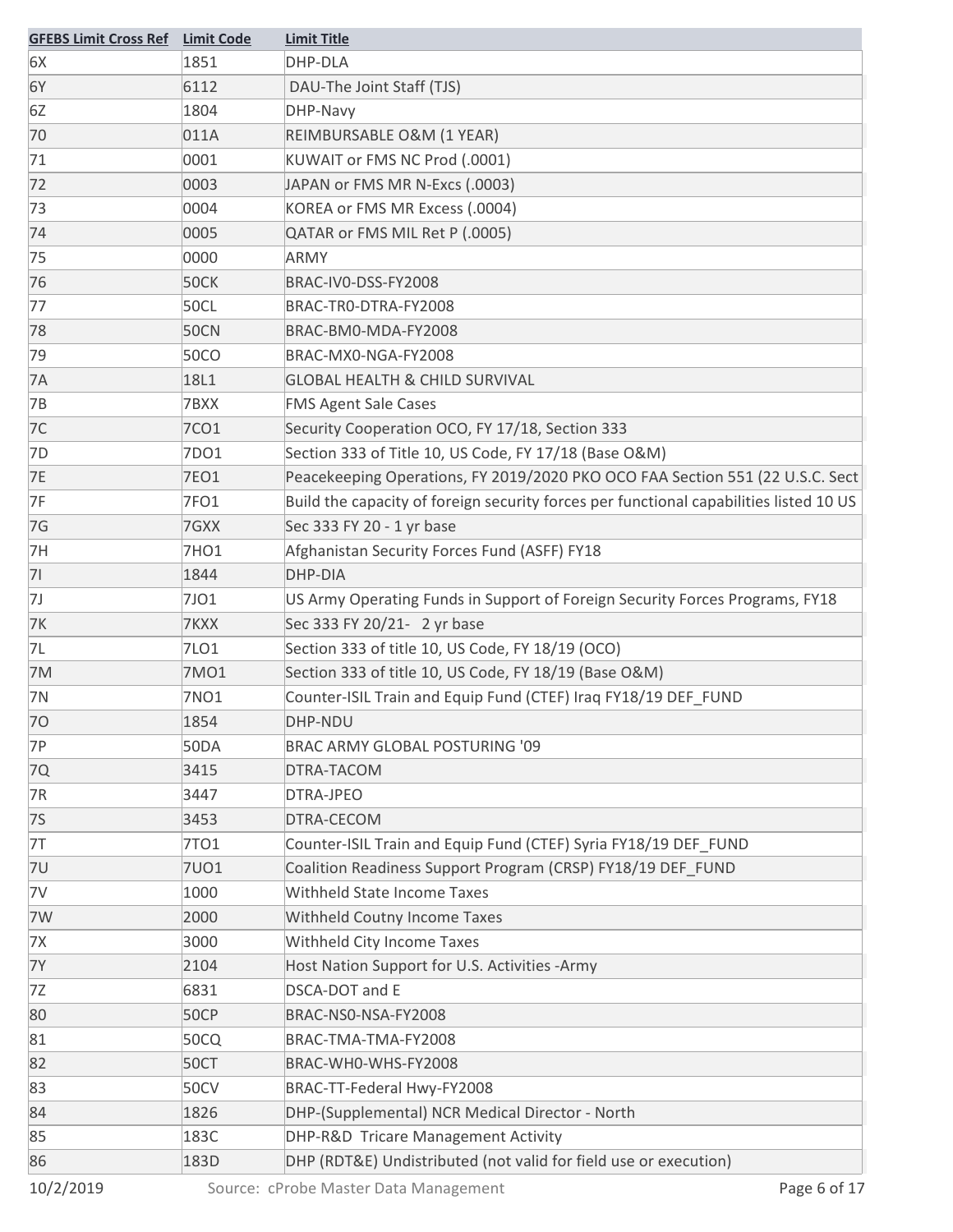| <b>GFEBS Limit Cross Ref</b> Limit Code |             | <b>Limit Title</b>                                                     |
|-----------------------------------------|-------------|------------------------------------------------------------------------|
| 87                                      | 183N        | DHP-R&D Navy                                                           |
| 88                                      | 8801        | SDD, FMF - State Dept Directed, Foreign Military Financing             |
| 8A                                      | 11JA        | OSD JCS ARMY                                                           |
| 8B                                      | 11ZA        | OSD-JCS-SPECIAL OPERATIONS FORCES ARMY ACTIVITIES                      |
| 8C                                      | 1144        | OSD - DIA                                                              |
| 8D                                      | 4409        | DIA, EUCOM, INTEL ACTIVITIES                                           |
| 8E                                      | 6882        | <b>DSCA - STATE DEPT, ARMY</b>                                         |
| 8F                                      | 6118        | DAU-USUSH-852                                                          |
| 8G                                      | 6125        | MDA - 852                                                              |
| 8H                                      | 6143        | <b>DISA - 852</b>                                                      |
| 81                                      | 6144        | DIA - 852                                                              |
| 8J                                      | 6147        | <b>DECA - 852</b>                                                      |
| 8K                                      | 6155        | <b>NGA - 852</b>                                                       |
| 8L                                      | 6157        | DAU - MWT - 852                                                        |
| 8M                                      | 6158        | DAU - STH - 852                                                        |
| 8N                                      | 6159        | DAU - WST - 852                                                        |
| 80                                      | 6163        | DAU - DOD - 852                                                        |
| 8P                                      | 183U        | DHP-R&D USUHS                                                          |
| 8Q                                      | 6171        | Army (ALTESS) - SEC 852                                                |
| 8R                                      | 6174        | ARMY (ALTESS) - SEC 852                                                |
| 8S                                      | 1869        | DHP - (1% Carryover) MCS/CHAMPUS                                       |
| 8T                                      | 186C        | DHP - (2% Carryover) DMPA                                              |
| 8U                                      | 186N        | DHP - (2% Carryover) Navy                                              |
| 8V                                      | 0102        | Army National Guard (ARNG)                                             |
| 8W                                      | 6148        | <b>NGA - 852</b>                                                       |
| 8X                                      | 186U        | DHP (O&M) (1% Carryover) USUHS                                         |
| 8Y                                      | 6173        | <b>DACM Army VA</b>                                                    |
| 8Z                                      | 1406        | <b>TMA - Army MEDCOM</b>                                               |
| 90                                      | <b>DRDS</b> | Returned/Cancelled DJMS-RC Checks                                      |
| 91                                      | 9111        | <b>Budget Clearing ACCOUNT (Suspense)</b>                              |
| 92                                      | 5104        | <b>Collection of Miscellaneous Transactions</b>                        |
| 93                                      | 9013        | Withheld Individual Income Taxes - DJMS-AC                             |
| 94                                      | 9014        | Withheld individual FICA Taxes - DJMS-AC                               |
| 95                                      | 9015        | Withheld Individual Income Tax - DJMS-RC                               |
| 96                                      | 9016        | Withheld Individual FICA Taxes - DJMS-RC                               |
| 97                                      | 187C        | DHP (Procurement) DHA (Comptroller)                                    |
| 98                                      | 187D        | DHP (Procurement) Undistributed (not valid for field use or execution) |
| 99                                      | 187N        | DHP - (Procurement) Navy                                               |
| 9A                                      | 1301        | DARPA - Army                                                           |
| 9B                                      | 2520        | MDA, HQ                                                                |
| 9C                                      | 4403        | DIA. SOUTHCOM, INTEL ACTIVITIES                                        |
| 9 <sub>D</sub>                          | 11EA        | WHS, NDU                                                               |
| 9E                                      | 6001        | DOD DEPENDENT SCHOOLS (DODEA)                                          |
| 9F                                      | 2001        | <b>WHS - ARMY</b>                                                      |
| 9G                                      | 51DQ        | TMA BRAC MEDCOM                                                        |
| 9H                                      | <b>187U</b> | DHP - (Procurement) USUHS                                              |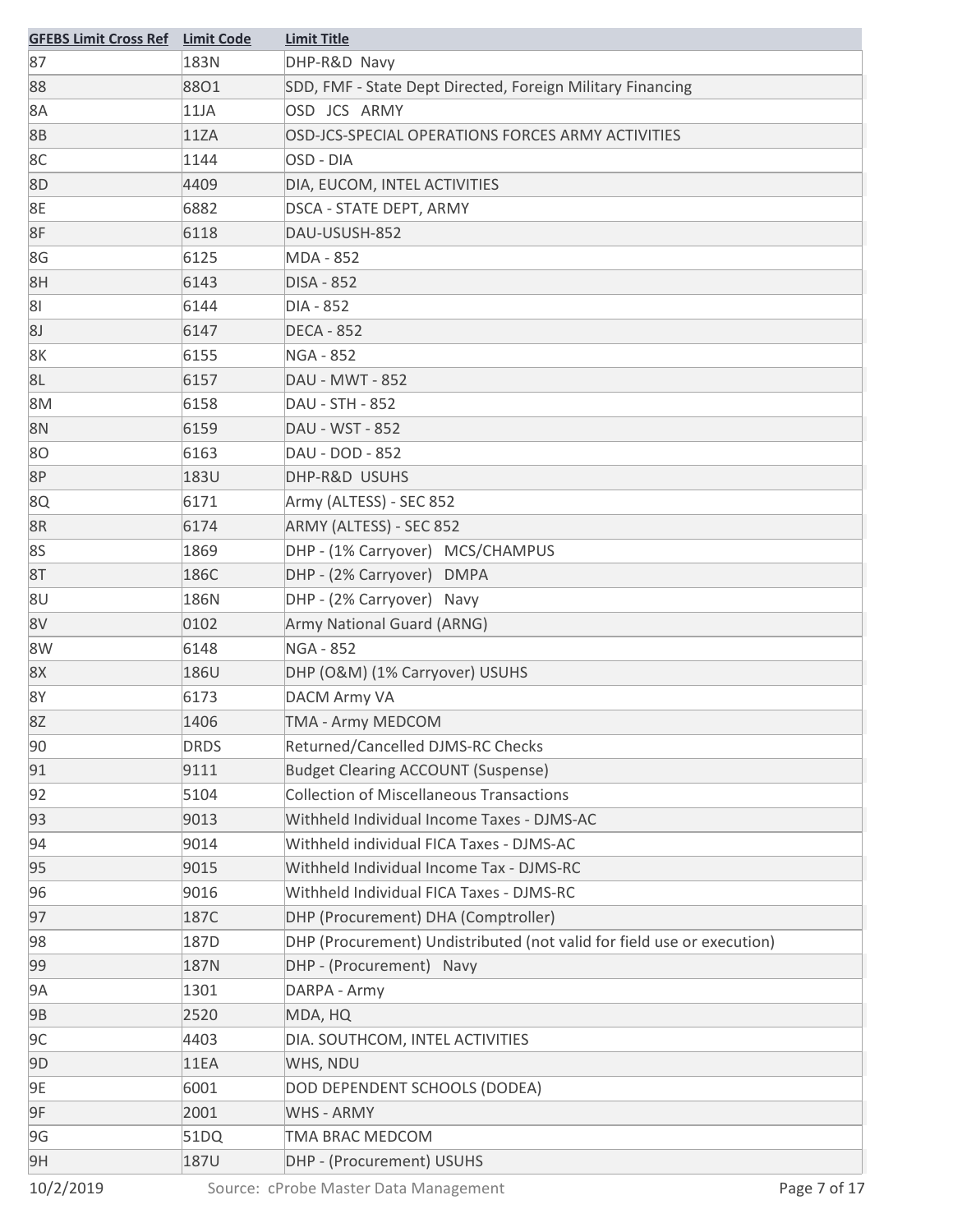| <b>GFEBS Limit Cross Ref</b> | <b>Limit Code</b> | <b>Limit Title</b>                                                |
|------------------------------|-------------------|-------------------------------------------------------------------|
| 91                           | 188D              | DHP (O&M) Undistributed (not valid for field use or execution)    |
| 9J                           | 13SA              | DARPA - SOCOM, Army                                               |
| 9K                           | 188N              | DHP - (O&M) Navy                                                  |
| 9L                           | 188U              | DHP-(O&M) USUHS                                                   |
| 9M                           | 6015              | DODEA. CORPS OF ENGINEERS                                         |
| 9N                           | 1891              | DEFENSE HEALTH PROGRAM (DHP) H1N1                                 |
| 90                           | 1896              | DEFENSE HEALTH PROGRAM (DHP) RDTE H1N1                            |
| 9P                           | 2954              | WASHINGTON HEADQUARTERS SERVICE (WHS)                             |
| 9Q                           | 51CQ              | <b>TMA BRAC MEDCOM</b>                                            |
| 9R                           | 9RO1              | <b>FMS 9RO1 ADVANCES, FMS</b>                                     |
| 9S                           | 51EQ              | TMA BRAC MEDCOM                                                   |
| 9T                           | 51FQ              | TMA BRAC MEDCOM                                                   |
| 9U                           | 189C              | <b>DHP - Tricare Management Activity</b>                          |
| 9V                           | 189D              | DHP (O&M) Undistributed (not valid for field use or execution)    |
| 9W                           | 1861              | DHP (O&M) (1% Carryover) Army - for MEDCOM                        |
| 9Y                           | 1863              | DHP - (2% Carryover) Air Force                                    |
| 9Z                           | 6100              | DEFENSE ACQUISITION UNIVERSITY                                    |
| A1                           | A101              | FMS A1 ORG OF AMERICAN STATES (OAS)                               |
| A <sub>2</sub>               | A201              | <b>FMS A2 SHAPE</b>                                               |
| A3                           | A301              | <b>FMS A3 ORG OF AFR UNITY</b>                                    |
| A4                           | 18EC              | DHP, PEPFAR, DHA-C                                                |
| A5                           | 18FC              | DHP - DoD/VA Incentive Fund (O&M) TMA                             |
| A6                           | 18FN              | DHP - DoD/VA Incentive Fund (O&M) Navy                            |
| A7                           | 18FU              | DHP - DoD/VA Incentive Fund (O&M) USUHS                           |
| A8                           | 18LC              | DHP, PEPFAR, DHA-C                                                |
| A9                           | <b>18N6</b>       | Guidance for Development of the Force (GDF) DHP-R&D NCR-MD- North |
| AA                           | 18NC              | Guidance for Development of the Force (GDF) DHP-R&D TMA           |
| AB                           | <b>18NN</b>       | Guidance for Development of the Force (GDF) DHP-R&D Navy          |
| AC                           | ACO1              | FMS AC ANTIGUA and BARBUDA                                        |
| AD                           | 18NU              | Guidance for Development of the Force (GDF) DHP-R&D USUHS         |
| AE                           | AEO1              | FMS AE UNITED ARAB EMIRATES                                       |
| AF                           | AFO1              | <b>FMS AF AFGHANISTAN</b>                                         |
| AG                           | AGO1              | FMS AG ALGERIA                                                    |
| AH                           | 18QC              | DHP, PEPFAR (GHP), DHA-C                                          |
| Al                           | 18QU              | DHP (3-Yr RDT&E) USUHS                                            |
| AJ                           | AJO1              | <b>FMS AJ AZERBAIJAN</b>                                          |
| АK                           | 188C              | DHP (O&M) NCR Programs                                            |
| AL                           | ALO1              | <b>FMS AL ALBANIA</b>                                             |
| AM                           | AMO1              | <b>FMS AM ARMENIA</b>                                             |
| AN                           | ANO1              | <b>FMS AN ANDORRA</b>                                             |
| AO                           | AO01              | <b>FMS AO ANDORRA</b>                                             |
| AP                           | 6865              | DSCA - SOCOM (2-Year POA)                                         |
| AQ                           | <b>AQXX</b>       | Available Code                                                    |
| AR                           | ARO1              | <b>FMS AR ARGENTINA</b>                                           |
| AS                           | 1800              | <b>DHP</b>                                                        |
| AT                           | ATO1              | <b>FMS AT AUSTRALIA</b>                                           |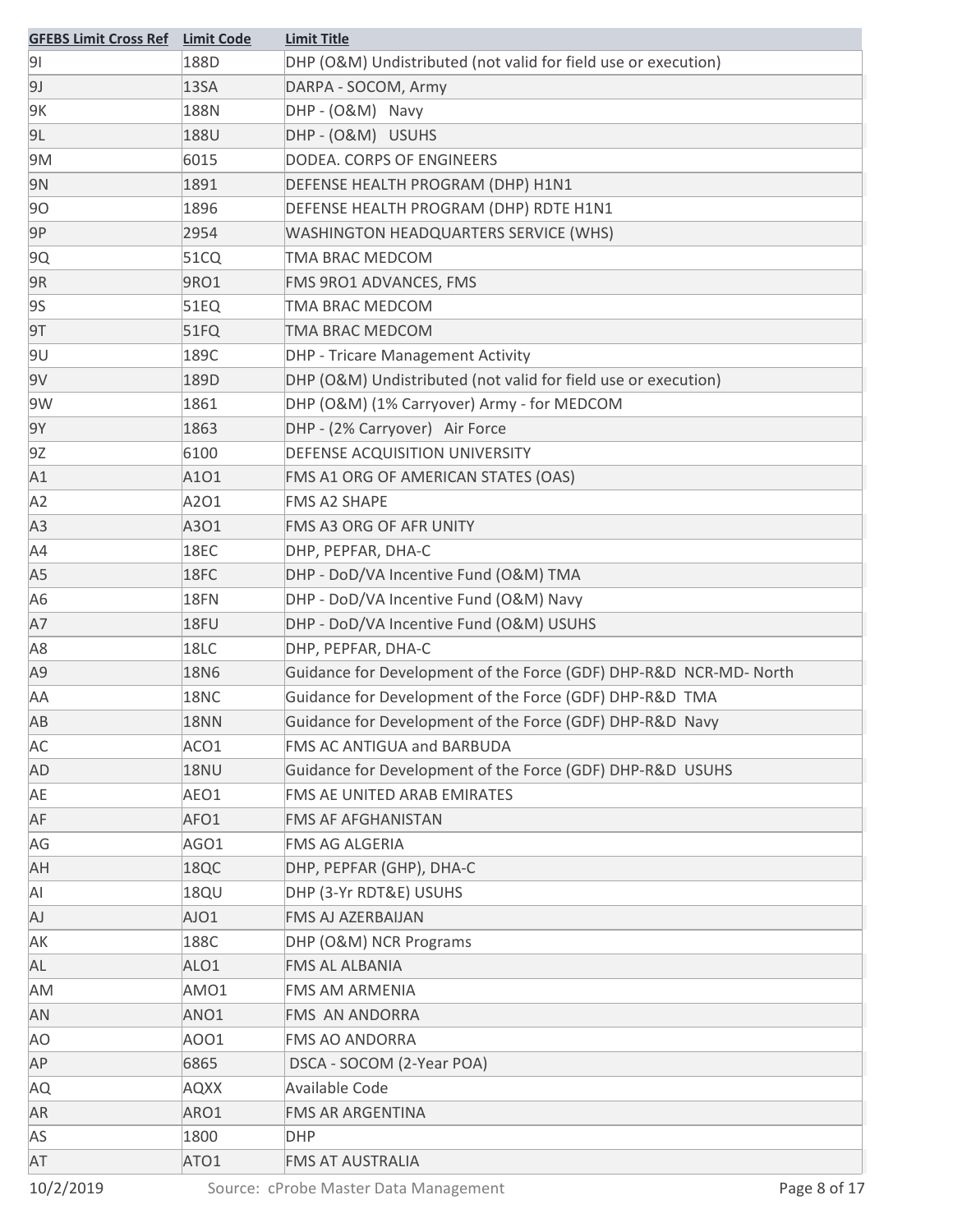| <b>GFEBS Limit Cross Ref Limit Code</b> |                   | <b>Limit Title</b>                                                            |
|-----------------------------------------|-------------------|-------------------------------------------------------------------------------|
| AU                                      | AUO1              | <b>FMS AU AUSTRIA</b>                                                         |
| AV                                      | AVO1              | <b>FMS AV ANGUILLA</b>                                                        |
| AW                                      | 1807              | <b>FOD</b>                                                                    |
| AX                                      | 1808              | <b>USUHS</b>                                                                  |
| AY                                      | <b>AYXX</b>       | Available Code                                                                |
| AZ                                      | AZO1              | Southeast Asia Maritime Security Initiative (MSI)                             |
| <b>B1</b>                               | B101              | FMS NADR - Non-Proliferation, Anti-Terrorism, Deming, and Related Programs Op |
| <b>B2</b>                               | <b>B2O1</b>       | FMS B2 AFGHANISTAN (1 YEAR FUNDING)                                           |
| B <sub>3</sub>                          | B <sub>3</sub> XX | <b>Available Code</b>                                                         |
| <b>B4</b>                               | <b>B4O1</b>       | FMS B4 1206 (FY06)                                                            |
| <b>B5</b>                               | <b>B5O1</b>       | FMS B5 1206 - MULTIPLE CCS                                                    |
| <b>B6</b>                               | B6XX              | <b>Available Code</b>                                                         |
| <b>B7</b>                               | B701              | FMS B7 IRAQ (1 YEAR FUNDING)                                                  |
| <b>B8</b>                               | <b>B8O1</b>       | FMS B8 1206 - MULTIPLE CCS FY08                                               |
| <b>B9</b>                               | B901              | FMS B9 SEC 1201 /1206 NDAA FY09                                               |
| BA                                      | BAO1              | <b>FMS BA BAHRAIN</b>                                                         |
| BB                                      | BBO1              | <b>FMS BB BARBADOS</b>                                                        |
| <b>BC</b>                               | BCO1              | <b>FMS BC BOTSWANA</b>                                                        |
| <b>BD</b>                               | BDO1              | <b>FMS BD BERMUDA</b>                                                         |
| BE                                      | BEO1              | <b>FMS BE BELGIUM</b>                                                         |
| <b>BF</b>                               | BFO1              | <b>FMS BF BAHAMAS</b>                                                         |
| <b>BG</b>                               | BGO1              | <b>FMS BG BANGLADESH</b>                                                      |
| <b>BH</b>                               | BHO1              | <b>FMS BH BELIZE</b>                                                          |
| BI                                      | <b>BIXX</b>       | <b>BIXX - FMS Placeholder</b>                                                 |
| BJ                                      | BJO1              | Ukraine Security Assistance Initiative FY18                                   |
| BK                                      | BKO1              | <b>FMS BK BOSNIA-HERCE</b>                                                    |
| <b>BL</b>                               | BLO1              | <b>FMS BL BOLIVIA</b>                                                         |
| BM                                      | BMO1              | FMS BM MYANMAR(FORMERLY BRMA)                                                 |
| BN                                      | <b>BNXX</b>       | <b>FMS - Benin</b>                                                            |
| <b>BO</b>                               | <b>BOO1</b>       | <b>FMS BO BELARUS</b>                                                         |
| <b>BP</b>                               | BPO1              | FMS BP SOLOMON ISLANDS                                                        |
| <b>BQ</b>                               | <b>BQXX</b>       | Available Code                                                                |
| <b>BR</b>                               | BRO1              | <b>FMS BR BRAZIL</b>                                                          |
| <b>BS</b>                               | <b>BSXX</b>       | ASFF - FY 2020/21 - 2 year OCO                                                |
| <b>BT</b>                               | BTO1              | <b>FMS BT BHUTAN</b>                                                          |
| <b>BU</b>                               | BUO1              | <b>FMS BU BULGARIA</b>                                                        |
| BV                                      | <b>BVXX</b>       | Available Code                                                                |
| <b>BW</b>                               | 6114              | DAU-DHA (formerly TMA)-852                                                    |
| BX                                      | BXO1              | <b>FMS BX BRUNEI</b>                                                          |
| BY                                      | BYO1              | <b>FMS BY BURUNDI</b>                                                         |
| ΒZ                                      | BZO1              | FMS BZ BHRAIN NATIONAL GUARD                                                  |
| C <sub>0</sub>                          | 1827              | DHA-C Three-Year                                                              |
| C1                                      | 50C1              | <b>BRAC 05 (PY08)</b>                                                         |
| C <sub>2</sub>                          | 1817              | DHA-C Two-Year                                                                |
| C <sub>3</sub>                          | C3O1              | <b>FMS ECCAS Econ Comm of Central African States</b>                          |
| C <sub>4</sub>                          | C4O1              | FMS INCLE - International Narcotics Control and Law Enforcement Programs      |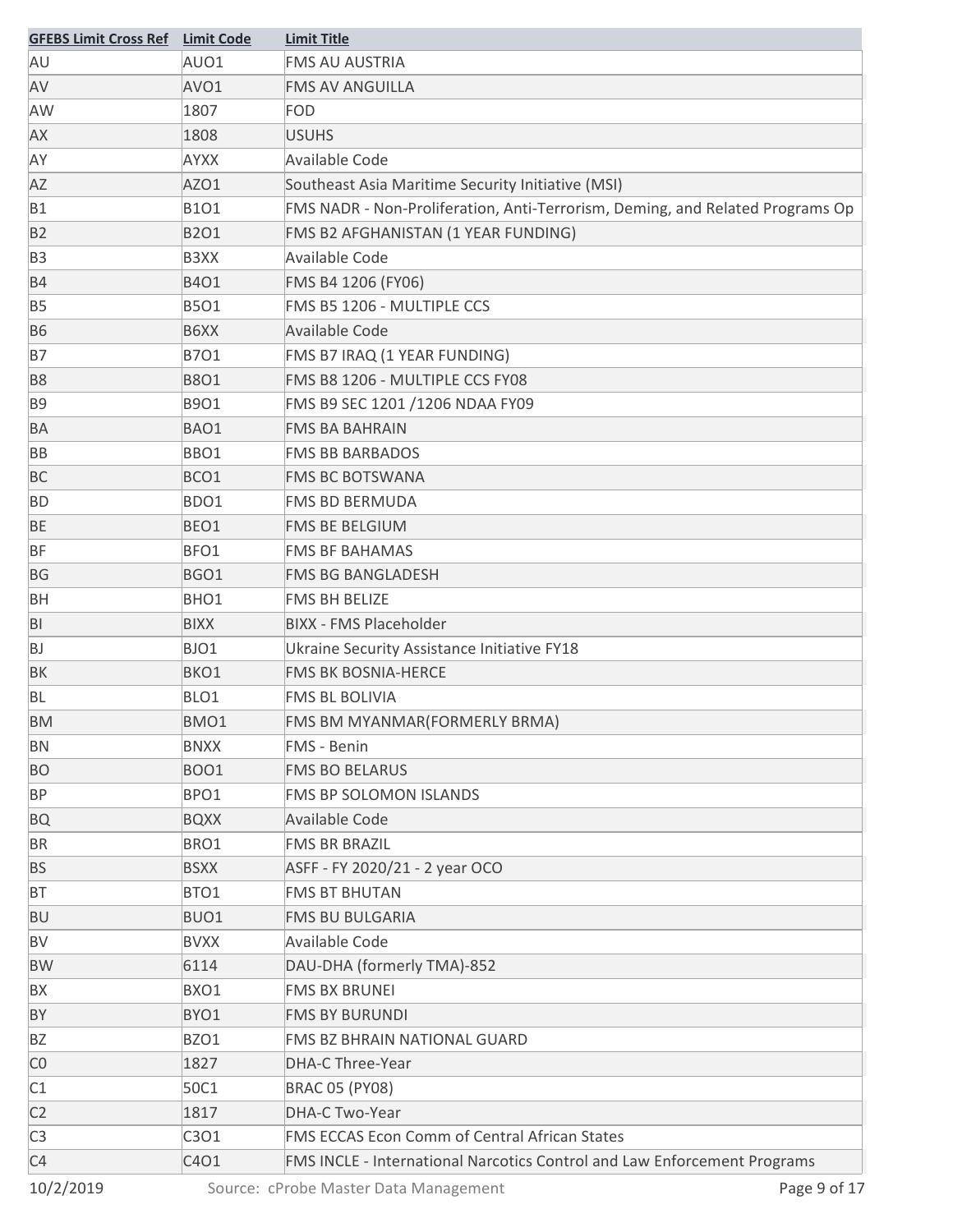| <b>GFEBS Limit Cross Ref</b> Limit Code |                  | <b>Limit Title</b>                                                       |
|-----------------------------------------|------------------|--------------------------------------------------------------------------|
| C <sub>5</sub>                          | C5O1             | FMS AFGHANISTAN SECURITY FORCES FUND                                     |
| C <sub>6</sub>                          | C6O1             | <b>GSCF - Global Security Contingency Fund</b>                           |
| C7                                      | C701             | FMS INCLE - International Narcotics Control and Law Enforcement Programs |
| C <sub>8</sub>                          | C8O1             | FMS 1203EA - Counterterrorism Assistance For East Africa                 |
| C <sub>9</sub>                          | C901             | FMS 1203YE - Counterterrorism Assistance for Yemen                       |
| CA                                      | <b>50CA</b>      | BRAC ARMY GLOBAL POSTURING 08                                            |
| CB                                      | CBO1             | <b>FMS CB CAMBODIA</b>                                                   |
| <b>CC</b>                               | 1818             | <b>USUHS Two-Year</b>                                                    |
| <b>CD</b>                               | CDO1             | <b>FMS CD CHAD</b>                                                       |
| <b>CE</b>                               | CEO1             | FMS CE SRI LANKA                                                         |
| CF                                      | CFO1             | FMS CF REPUBLIC OF CONGO (BRAZZAVILLE)                                   |
| CG                                      | 1828             | <b>USUHS Three-Year</b>                                                  |
| <b>CH</b>                               | CHO <sub>1</sub> | <b>FMS CH CHINA</b>                                                      |
| CI                                      | CIO1             | <b>FMS CI CHILE</b>                                                      |
| $\mathsf{C}\mathsf{J}$                  | CJO1             | <b>FMS CJ CAYMAN ISLANDS</b>                                             |
| <b>CK</b>                               | CKO1             | <b>CTEF FY20-Syria Programs</b>                                          |
| <b>CL</b>                               | CLO <sub>1</sub> | <b>CTEF FY20-Iraq Programs</b>                                           |
| <b>CM</b>                               | CMO1             | <b>FMS CM CAMEROON</b>                                                   |
| <b>CN</b>                               | CNO <sub>1</sub> | <b>FMS CN CANADA</b>                                                     |
| CO                                      | CO <sub>O1</sub> | <b>FMS CO COLOMBIA</b>                                                   |
| CP                                      | CPO1             | CRSP FY20                                                                |
| <b>CQ</b>                               | CQO1             | Indo-Pacific MSI FY20                                                    |
| <b>CR</b>                               | CRO1             | <b>FMS CR COMOROS</b>                                                    |
| CS                                      | CSO1             | <b>FMS CS COSTA RICA</b>                                                 |
| <b>CT</b>                               | CTO <sub>1</sub> | FMS CT CENTRAL AFRICAN REPUBLIC                                          |
| <b>CU</b>                               | CUO1             | <b>FMS CU CUBA</b>                                                       |
| <b>CV</b>                               | CVO1             | <b>FMS CV CAPE VERDE</b>                                                 |
| <b>CW</b>                               | CWO1             | FMS CW COOK ISLANDS                                                      |
| <b>CX</b>                               | CXO1             | <b>FMS CX DROC</b>                                                       |
| CY                                      | CYO1             | <b>FMS CY CYPRUS</b>                                                     |
| CZ                                      | CZO1             | FMS CZ CZECHOSLOVAKIA                                                    |
| D <sub>1</sub>                          | D101             | FMS D1 BOLIVIA                                                           |
| D <sub>2</sub>                          | D201             | PKO FY20-2 yr OCO                                                        |
| D <sub>3</sub>                          | D301             | USAI-FY20 1yr base                                                       |
| D <sub>4</sub>                          | D401             | ESF-FY20                                                                 |
| D <sub>5</sub>                          | D501             | FMS D5 COLOMBIA                                                          |
| D <sub>6</sub>                          | D601             | <b>FMS D6 ECUADOR</b>                                                    |
| D7                                      | 9400             | One year POA                                                             |
| D <sub>8</sub>                          | 9402             | Two year POA                                                             |
| D <sub>9</sub>                          | 9403             | Three year POA                                                           |
| DA                                      | DAO1             | <b>FMS DA BENIN</b>                                                      |
| DB                                      | <b>DBXX</b>      | Sec 333 FY 20/21 - 2 yr OCO                                              |
| DC                                      | 6195             | DAU - DOD                                                                |
| DD                                      | 0020             | ROYALTIES PATENTS LICENSES                                               |
| DE                                      | DEO1             | FMS DE DENMARK                                                           |
| DF                                      | 6196             | DAU - FT BELVOIR                                                         |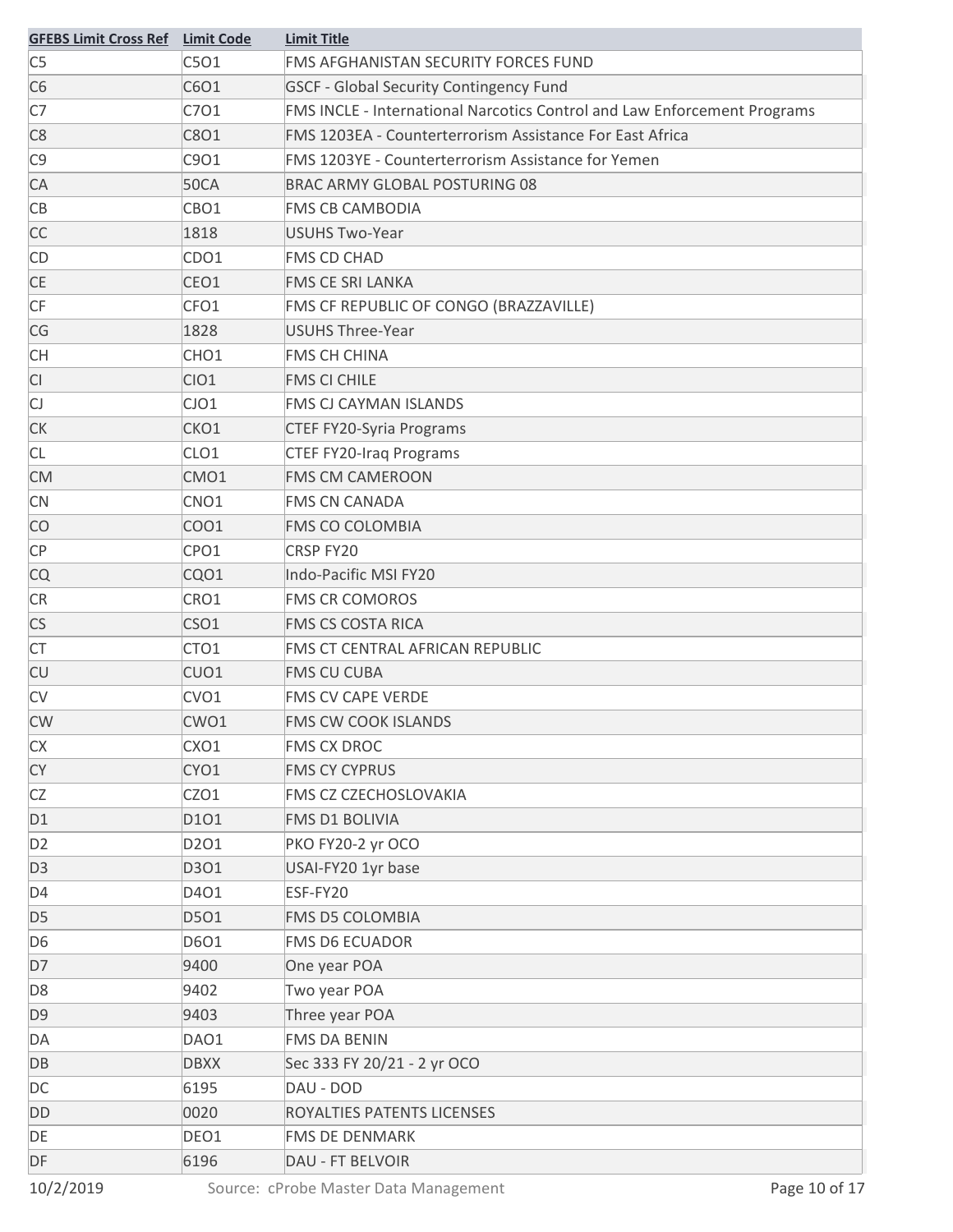| <b>GFEBS Limit Cross Ref</b> Limit Code |                  | <b>Limit Title</b>                                    |
|-----------------------------------------|------------------|-------------------------------------------------------|
| DG                                      | 9200             | In-House Care                                         |
| DH                                      | 9202             | DHP Navy (2-YR POA)                                   |
| DI                                      | 9203             | DHP Navy (3-Year POA)                                 |
| DJ                                      | DJO1             | <b>FMS DJ DJIBOUTI</b>                                |
| DO                                      | DO01             | <b>FMS DO DOMINICA</b>                                |
| <b>DR</b>                               | DRO1             | <b>FMS DR DOM REPUBLIC</b>                            |
| DZ                                      | 3953             | ROYALTIES TRADEMARK LICENS                            |
| E1                                      | 50E1             | BRAC <sub>10</sub>                                    |
| E3                                      | E3O1             | FMS E3 AFGHANISTAN (1 YEAR FUNDING)                   |
| E4                                      | E4O1             | FMS E4 IRAQ (1 YEAR FUNDING)                          |
| E <sub>6</sub>                          | E6O1             | FMS E6 IRAQ (1 YEAR FUNDING)                          |
| E7                                      | E701             | <b>FMS E7 CRSP</b>                                    |
| E8                                      | E8O1             | <b>FMS E8 CRSP</b>                                    |
| E <sub>9</sub>                          | E9O1             | <b>FMS CRSP - Coalition Readiness Support Program</b> |
| EA                                      | <b>50EA</b>      | <b>BRAC ARMY GLOBAL POSTURING '10</b>                 |
| EC                                      | ECO1             | <b>FMS EC ECUADOR</b>                                 |
| EG                                      | EGO1             | <b>FMS EG EGYPT</b>                                   |
| EI                                      | EIO1             | <b>FMS EI IRELAND</b>                                 |
| EK                                      | EKO1             | FMS EK EQUATORIAL GUINEA                              |
| EN                                      | ENO <sub>1</sub> | <b>FMS EN ESTONIA</b>                                 |
| ER                                      | ERO1             | <b>FMS ER ERITREA</b>                                 |
| ES                                      | ESO1             | <b>FMS ES EL SALVADOR</b>                             |
| ET                                      | ETO1             | <b>FMS ET ETHIOPIA</b>                                |
| EZ                                      | EZO1             | <b>FMS EZ CZECH REPUBLIC</b>                          |
| F1                                      | 50F1             | BRAC <sub>11</sub>                                    |
| FA                                      | 50FA             | BRAC 05 (PY 11)                                       |
| FG                                      | FGO1             | <b>FMS FG FRENCH GUIANA</b>                           |
| FI.                                     | FIO1             | <b>FMS FI FINLAND</b>                                 |
| FJ.                                     | FJO1             | <b>FMS FJ FIJI</b>                                    |
| <b>FM</b>                               | FMO1             | <b>FMS FM MICRONESIA</b>                              |
| <b>FO</b>                               | FOO1             | <b>FMS FO FAEROE ISLANDS</b>                          |
| FP                                      | FPO1             | <b>FMS FP FRENCH POLYNESIA</b>                        |
| <b>FR</b>                               | FRO1             | <b>FMS FR FRANCE</b>                                  |
| G <sub>1</sub>                          | 50G1             | <b>BRAC BASE REALIGNMENT 50G1</b>                     |
| G <sub>2</sub>                          | G201             | PAKISTAN                                              |
| G <sub>3</sub>                          | G301             | FMS G3 ISFF, PL 111-32, FY09 SUPP                     |
| G4                                      | G401             | FMS G4 PAKISTAN COUNTERINSURGENCY FUND                |
| G <sub>5</sub>                          | G501             | AFGHANISTAN                                           |
| G <sub>6</sub>                          | G6O1             | <b>AFGHANISTAN</b>                                    |
| G7                                      | G701             | FMS G7 1206-MULT CCS(FY11)                            |
| G8                                      | G801             | IRAQ SECURITY FORCES FUND (FY11)                      |
| G <sub>9</sub>                          | G901             | FMS 1206-MULT CCS(FY11)                               |
| GA                                      | GAO1             | <b>FMS GA GAMBIA</b>                                  |
| GB                                      | GBO1             | <b>FMS GB GABON</b>                                   |
| GC                                      | GCO1             | <b>FMS GC Gulf Cooperation Council</b>                |
| GG                                      | GGO1             | <b>FMS GG GEORGIA</b>                                 |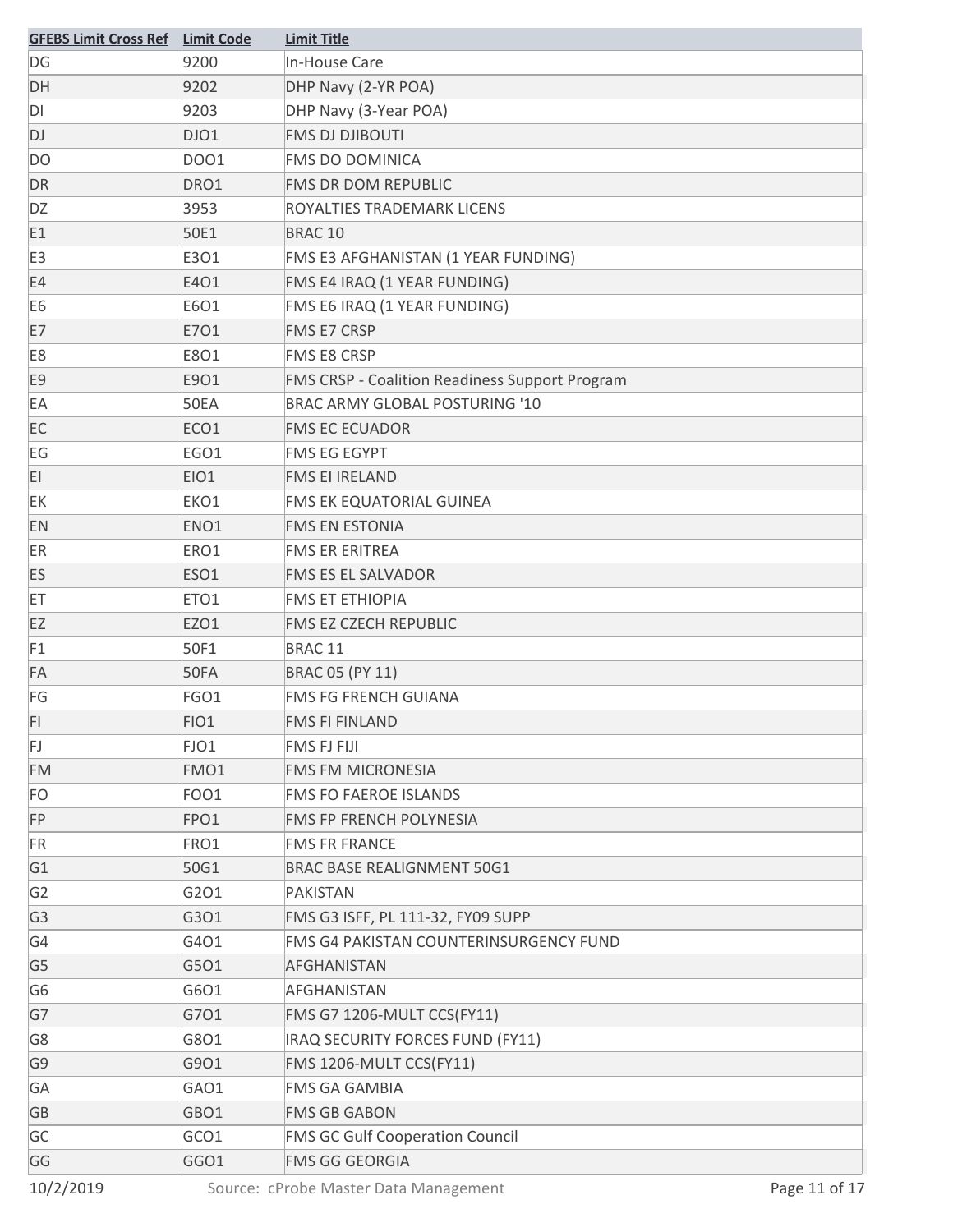| <b>GFEBS Limit Cross Ref</b> Limit Code |                  | <b>Limit Title</b>                                      |
|-----------------------------------------|------------------|---------------------------------------------------------|
| GH                                      | GHO1             | <b>FMS GH GHANA</b>                                     |
| GI                                      | GIO1             | <b>FMS GI GIBRALTAR</b>                                 |
| GJ                                      | GJO1             | <b>FMS GJ GERNADA</b>                                   |
| GL                                      | GLO1             | <b>FMS GL GREENLAND</b>                                 |
| GP                                      | GPO1             | <b>FMS GP GUADELOUPE</b>                                |
| GR                                      | GRO1             | <b>FMS GR GREECE</b>                                    |
| GT                                      | GTO1             | <b>FMS GT GUATEMALA</b>                                 |
| GU                                      | GUO1             | <b>FMS GU GUYANA</b>                                    |
| GV                                      | GVO1             | <b>FMS GV GUINEA</b>                                    |
| GY                                      | GYO1             | <b>FMS GY GERMANY</b>                                   |
| H2                                      | H2O1             | FMS 1206-MULTCCS(FY11)H2                                |
| H <sub>3</sub>                          | H3O1             | <b>ISFF - Iraq Security Forces Fund</b>                 |
| H4                                      | H4O1             | H4- FMS AFGHANISTAN SECURITY FORCES FUND                |
| H <sub>5</sub>                          | H5O1             | FMS ASFF - AFGHANISTAN SECURITY FORCES FUND             |
| H <sub>6</sub>                          | H6O1             | 1207 - NDAA, 1207 for East Africa                       |
| H7                                      | H701             | 1207 - NDAA, 1207 for Yemen                             |
| H <sub>8</sub>                          | H8O1             | FMS H8 1206 MULTCCS (FY 13)                             |
| H <sub>9</sub>                          | H9O1             | FMS ASFF - AFGHANISTAN SECURITY FORCES FUND             |
| HA                                      | HAO1             | <b>FMS HA HAITI</b>                                     |
| HK                                      | HKO1             | <b>FMS HK HONG KONG</b>                                 |
| HO                                      | <b>HOO1</b>      | <b>FMS HO HONDURAS</b>                                  |
| <b>HR</b>                               | HRO1             | <b>FMS HR CROATIA</b>                                   |
| HU                                      | HUO1             | <b>FMS HU HUNGARY</b>                                   |
| IC                                      | ICO1             | <b>FMS IC INDOCHINA</b>                                 |
| ID                                      | IDO <sub>1</sub> | <b>FMS ID INDONESIA</b>                                 |
| IL                                      | ILO <sub>1</sub> | <b>FMS IL ICELAND</b>                                   |
| IN                                      | INO1             | <b>FMS IN INDIA</b>                                     |
| IO                                      | 1001             | FMS IO BRITISH INDIAN OCEAN                             |
| IQ                                      | <b>IQO1</b>      | <b>FMS IQ IRAQ</b>                                      |
| <b>IR</b>                               | IRO1             | <b>FMS IR IRAN</b>                                      |
| IS                                      | ISO1             | <b>FMS IS ISRAEL</b>                                    |
| IT                                      | ITO <sub>1</sub> | <b>FMS IT ITALY</b>                                     |
| IV                                      | IVO1             | FMS IV COTE D'IVOIRE                                    |
| IZ                                      | IZO1             | FMS IZ USG TRANSITION SUPPORT (IRAQ)                    |
| J1                                      | J101             | 1206 Global Train and Equip Programs                    |
| J2                                      | J201             | PCCF - Pakistan Counterinsurgency Capability Fund       |
| J3                                      | J301             | FMS J3 ASFF FY14                                        |
| J4                                      | J401             | FMS J4 1203 East Africa, Djibouti, Ethiopia, Kenya FY14 |
| J5                                      | J501             | FMS J5 1203 Yemen FY14                                  |
| J <sub>6</sub>                          | J6O1             | FMS J6 CRSP Coalition Readiness Support Program         |
| J7                                      | J701             | FMS J7 National Defense Authorization Act - 1206 (NDAA) |
| J8                                      | J801             | FMS J8 ASFF - Afghanistan SECURITY Forces Fund, FY15    |
| J9                                      | J901             | FMS J9 FSFP Foreign Security Forces Program, FY15       |
| JA                                      | JAO1             | <b>FMS JA JAPAN</b>                                     |
| JM                                      | JMO1             | <b>FMS JM JAMAICA</b>                                   |
| JO                                      | <b>JOO1</b>      | <b>FMS JO JORDAN</b>                                    |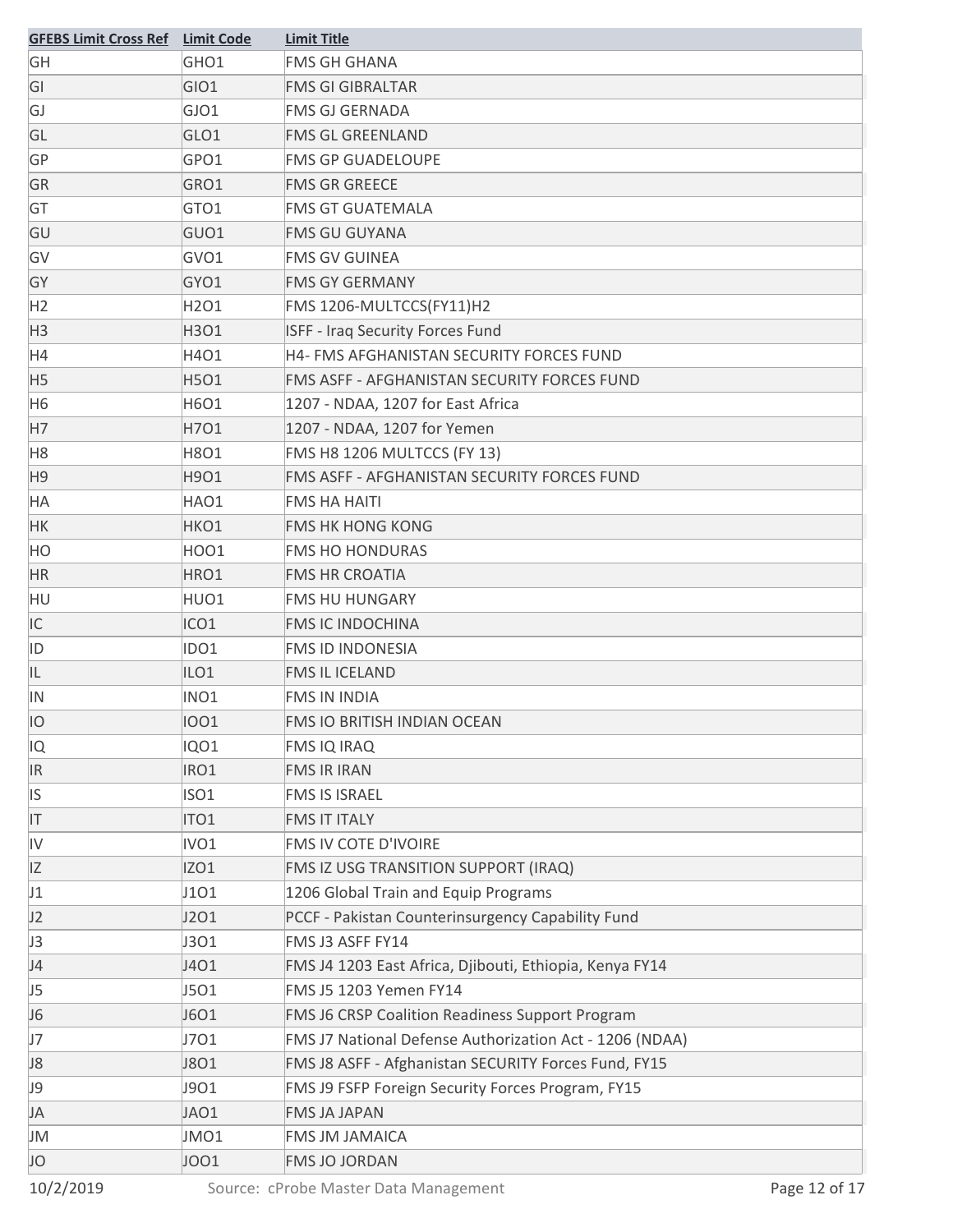| <b>GFEBS Limit Cross Ref</b> Limit Code |                  | <b>Limit Title</b>                 |
|-----------------------------------------|------------------|------------------------------------|
| K4                                      | K4O1             | NC3A - C3 Agency                   |
| K <sub>6</sub>                          | K6O1             | FMS K6 NAMSA NIKE TRAINING CENTER  |
| K7                                      | K701             | FMS K7 NATO AEW&C(OS)              |
| KE                                      | KEO1             | <b>FMS KE KENYA</b>                |
| KG                                      | KGO1             | <b>FMS KG KYRGYSTAN</b>            |
| KR                                      | KRO1             | <b>FMS KR KIRIBATI</b>             |
| KS                                      | KSO1             | <b>FMS KS KOREA</b>                |
| KU                                      | KUO1             | <b>FMS KU KUWAIT</b>               |
| KV                                      | KVO1             | FMS KV REPUBLIC OF KOSOVO          |
| KZ                                      | KZO1             | <b>FMS KZ KAZAKHSTAN</b>           |
| LA                                      | LAO1             | <b>FMS LA LAOS</b>                 |
| LE                                      | LEO1             | <b>FMS LE LEBANON</b>              |
| LG                                      | LGO1             | <b>FMS LG LATVIA</b>               |
| LH                                      | LHO1             | <b>FMS LH LITHUANIA</b>            |
| LI                                      | LIO <sub>1</sub> | <b>FMS LI LIBERIA</b>              |
| LO                                      | LOO1             | <b>FMS LO SLOVAKIA</b>             |
| LS                                      | LSO1             | <b>FMS LS LIECHTENSTEIN</b>        |
| LT                                      | LTO <sub>1</sub> | <b>FMS LT LESOTHO</b>              |
| LХ                                      | LXO1             | <b>FMS LX LUXEMBOURG</b>           |
| LY                                      | LYO1             | <b>FMS LY LIBYA</b>                |
| M <sub>2</sub>                          | 0002             | <b>FMS NC RDTE(.0002)</b>          |
| M <sub>3</sub>                          | 0007             | FMS Royalty Fee Coll (.0007)       |
| M4                                      | 0008             | <b>FMS UCR (.0008)</b>             |
| M <sub>5</sub>                          | <b>MR01</b>      | FMS Med ERH Accr Army (.MR01)      |
| MA                                      | MAO1             | <b>FMS MA MADAGASCAR</b>           |
| MB                                      | MBO1             | <b>FMS MB MARTINIQUE</b>           |
| MC                                      | MCO1             | <b>FMS MC MACAU</b>                |
| MD                                      | MDO1             | <b>FMS MOLDOVA</b>                 |
| MF                                      | MFO1             | <b>FMS MF MALAYSIA</b>             |
| MG                                      | MGO1             | <b>FMS MG MONGOLIA</b>             |
| MH                                      | MHO <sub>1</sub> | <b>FMS MH MONTSERRAT</b>           |
| MI                                      | MIO1             | <b>FMS MI MALAWI</b>               |
| MJ                                      | MJO1             | <b>FMS MJ MONTENEGRO</b>           |
| <b>MK</b>                               | MKO1             | <b>FMS MK MACEDONIA</b>            |
| MN                                      | MNO1             | <b>FMS MN MONACO</b>               |
| <b>MO</b>                               | <b>MOO1</b>      | <b>FMS MO MOROCCO</b>              |
| <b>MP</b>                               | MPO1             | <b>FMS MP MAURITIUS</b>            |
| <b>MR</b>                               | MRO1             | <b>FMS MR MAURITANIA</b>           |
| MT                                      | MTO1             | <b>FMS MT MALTA</b>                |
| MU                                      | MUO1             | <b>FMS MU OMAN</b>                 |
| MV                                      | MVO1             | <b>FMS MV MALDIVES</b>             |
| <b>MX</b>                               | MXO1             | <b>FMS MX MEXICO</b>               |
| MZ                                      | MZO1             | FMS MZ MOZAMBIQUE                  |
| N4                                      | N4O1             | <b>FMS N4 NAMSA</b>                |
| N <sub>6</sub>                          | N6O1             | FMS N6 NATO HQ                     |
| NA.                                     | NAO1             | <b>FMS NA NETHERLANDS ANTILLES</b> |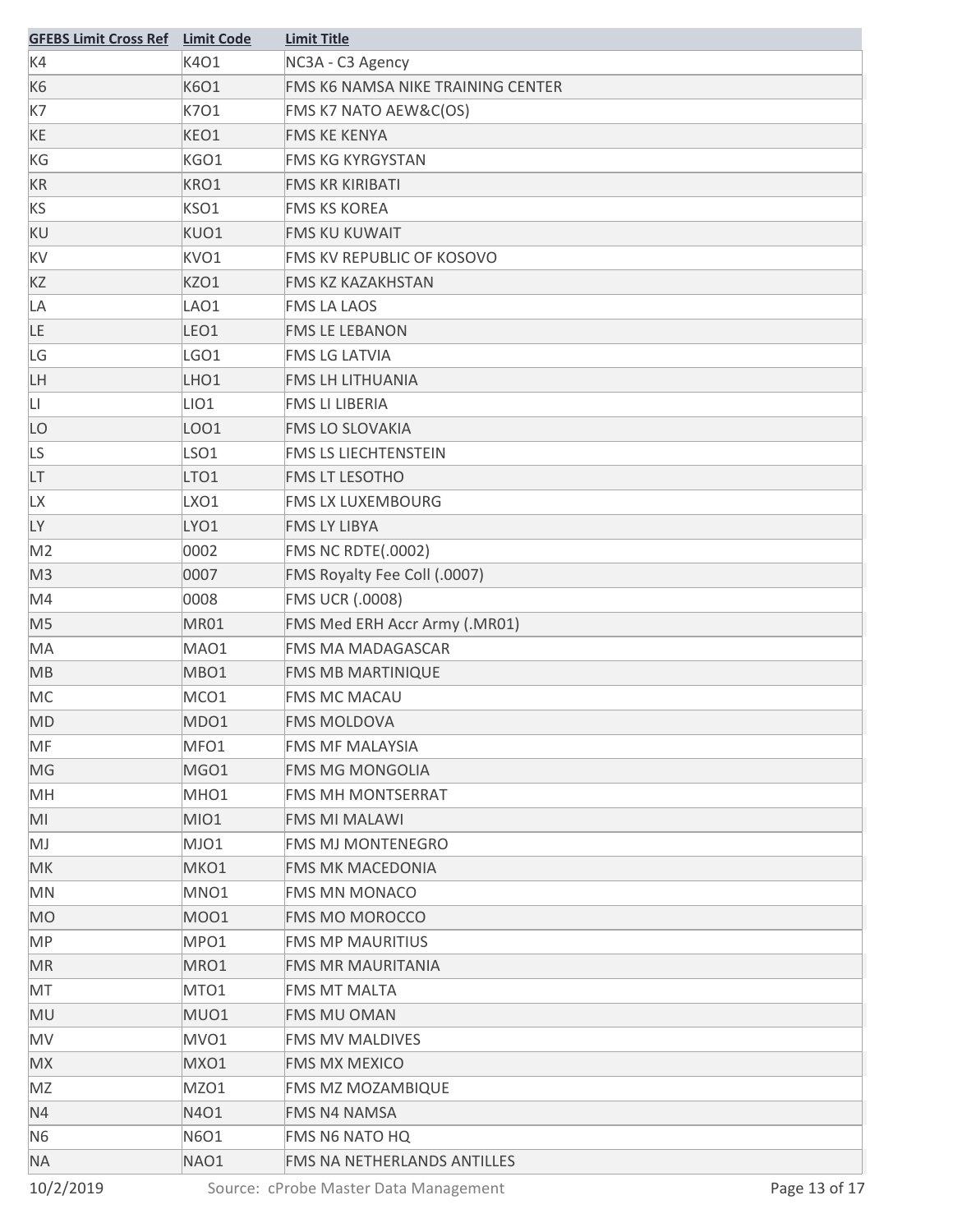| <b>GFEBS Limit Cross Ref</b> Limit Code |                  | <b>Limit Title</b>                                                                     |
|-----------------------------------------|------------------|----------------------------------------------------------------------------------------|
| <b>NC</b>                               | NCO1             | FMS NC NEW CALENDONIA                                                                  |
| <b>NE</b>                               | NEO1             | <b>FMS NE NETHERLANDS</b>                                                              |
| <b>NF</b>                               | NFO1             | <b>FMS NF NORFOLK ISLANDS</b>                                                          |
| <b>NH</b>                               | NHO <sub>1</sub> | <b>FMS NH VANUATU</b>                                                                  |
| N <sub>1</sub>                          | NIO1             | <b>FMS NI NIGERIA</b>                                                                  |
| <b>NK</b>                               | NKO1             | <b>FMS NK NIGER</b>                                                                    |
| NO.                                     | NO01             | <b>FMS NO NORWAY</b>                                                                   |
| <b>NP</b>                               | NPO1             | <b>FMS NP NEPAL</b>                                                                    |
| <b>NQ</b>                               | NQO1             | <b>FMS NQ NIUE</b>                                                                     |
| <b>NR</b>                               | NRO1             | <b>FMS NR NAURU</b>                                                                    |
| <b>NS</b>                               | NSO1             | <b>FMS NS SURINAME</b>                                                                 |
| <b>NU</b>                               | NUO1             | <b>FMS NU NICARAAGUA</b>                                                               |
| ΝZ                                      | NZO1             | FMS NZ NEW ZEALAND                                                                     |
| P1                                      | P101             | FMS P1 ITEF - Iraq Train and Equip Fund, FY15                                          |
| P <sub>2</sub>                          | P2O1             | <b>FMS PKO - Peacekeeping Operations</b>                                               |
| P <sub>3</sub>                          | P3O1             | FMS PKO - Peacekeeping Operations, FY12/13 and FY13                                    |
| P4                                      | P401             | FMS P4 PKO Peacekeeping Operations                                                     |
| P5                                      | P5O1             | FMS P5 ERI - EUROPEAN REASSURANCE INITIATIVE, FY15                                     |
| P6                                      | P6O1             | PKO OCO FY15                                                                           |
| P7                                      | P701             | PKO/OCO FY 16                                                                          |
| P8                                      | P8O1             | PKO/Overseas Contingency Operations (OCO) FY17                                         |
| P9                                      | P901             | Peacekeeping Operations FY18 PKO-OCO                                                   |
| PA                                      | PAO1             | <b>FMS PA PARAGUAY</b>                                                                 |
| PE                                      | PEO1             | Peru                                                                                   |
| PI                                      | PIO1             | <b>FMS PI PHILIPPINES</b>                                                              |
| PК                                      | PKO1             | <b>FMS PK PAKISTAN</b>                                                                 |
| PL                                      | PLO1             | <b>FMS PL POLAND</b>                                                                   |
| PN                                      | PNO1             | <b>FMS PN PANAMA</b>                                                                   |
| PP                                      | PPO1             | FMS PP PAPUA-NEW GUINEA                                                                |
| PS                                      | <b>PSO1</b>      | <b>FMS PS PALAU</b>                                                                    |
| PT                                      | PTO1             | <b>FMS PT PORTUGAL</b>                                                                 |
| PU                                      | PUO1             | FMS PU GUINEA-BISSAU                                                                   |
| PW                                      | PWO1             | FMS PW PALESTINIAN AUTHORITY                                                           |
| Q2                                      | Q201             | FMS GPOI - Global Peacekeeping Operations Initiative                                   |
| Q <sub>3</sub>                          | Q301             | FMS GPOI - Global Peacekeeping Operations Initiative                                   |
| Q4                                      | Q401             | FMS Q4 PKO Peacekeeping Operations                                                     |
| Q5                                      | Q501             | <b>GPOI - Global Peacekeeping Operations Initiative</b>                                |
| Q6                                      | Q601             | FAA Section 551 for Global Peacekeeping Operations Initiative (GPOI) FY16              |
| Q7                                      | Q701             | FAA Section 551 for Peacekeeping Operations and the GPOI FY17                          |
| Q8                                      | Q801             | FAA Section 551 for Peacekeeping Operations and GPOI FY18                              |
| Q9                                      | Q901             | <b>GPOI-FY 2019</b>                                                                    |
| QA                                      | QAO1             | <b>FMS QA QATAR</b>                                                                    |
| QB                                      | QBO1             | Provide assistance for Afghanistan National Security Forces                            |
| QC                                      | QCO1             | Build the capacity of foreign security forces per functional capabilities listed 10 US |
| QD                                      | QDO1             | Build the capacity of foreign security forces per functional capabilities listed 10 US |
| QE                                      | QEO1             | Build the capacity of foreign security forces per functional capabilities listed 10 US |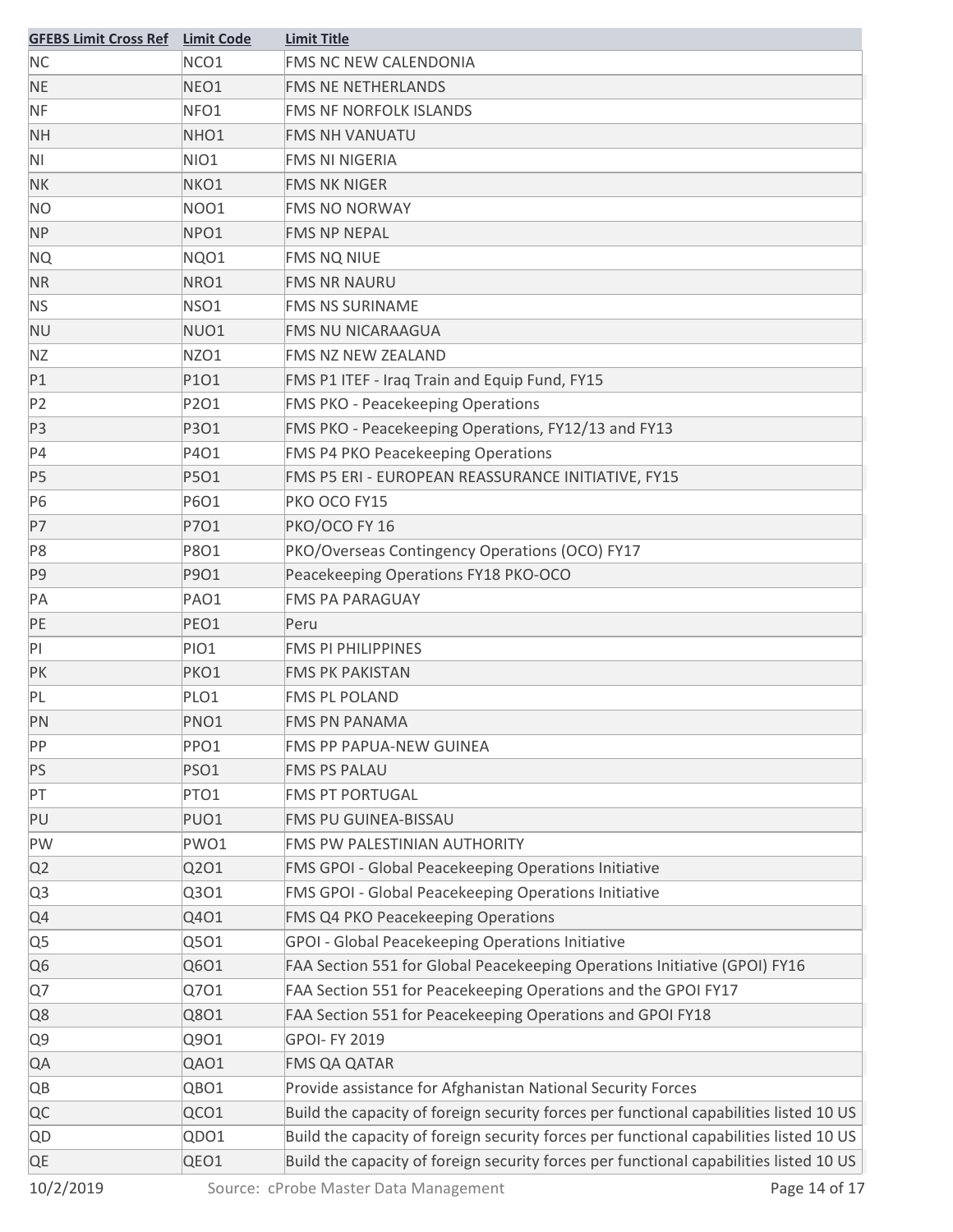| <b>GFEBS Limit Cross Ref</b> | <b>Limit Code</b> | <b>Limit Title</b>                                            |
|------------------------------|-------------------|---------------------------------------------------------------|
| QF                           | QFO1              | Indo-Pacific Maritime Security Initiative (MSI), FY 19        |
| QG                           | QGO1              | Ukraine Security Assistance Initiative (USAI), FY 19 DEF FUND |
| QH                           | QHO1              | Counter-ISIL Train and Equip Fund (CTFE) SYRIA, FY 19/20      |
| QI                           | <b>QIO1</b>       | Counter-ISIL Train and Equip Fund (CTFE) IRAQ, FY 19/20       |
| QJ                           | QJO1              | Coalition Readiness Support Program (CRSP), FYI 9/20          |
| QK                           | <b>QKXX</b>       | GPOI - FY 2019/20-2 yr OCO                                    |
| QL                           | 5602              | USSOCOM - AF                                                  |
| QN                           | QNO1              | <b>FMS QN SINT MAARTEN</b>                                    |
| QO                           | 6101              | Defense Acquisition University (DAU)                          |
| <b>QP</b>                    | 7301              | Defense Human Resources Activity (DHRA)                       |
| R7                           | R701              | FMS R7 CRSP-Afghanistan FY15/16                               |
| R <sub>8</sub>               | <b>R8O1</b>       | Coalition Readiness Support Fund FY16                         |
| R <sub>9</sub>               | R901              | Coalition Readiness Support Program (CRSP) FY17               |
| <b>RB</b>                    | RBO1              | <b>FMS RB SERBIA</b>                                          |
| RM                           | RMO1              | <b>FMS RM MALI</b>                                            |
| <b>RO</b>                    | <b>ROO1</b>       | <b>FMS RO ROMANIA</b>                                         |
| <b>RS</b>                    | RSO1              | <b>FMS RS RUSSIA</b>                                          |
| <b>RW</b>                    | RWO1              | <b>FMS RW RWANDA</b>                                          |
| S1                           | S1O1              | Saudi Arabia - Mol State Secur Presidency                     |
| S <sub>3</sub>               | S3O1              | <b>FMS S3 SLOVENIA</b>                                        |
| S4                           | S4O1              | FMS S4 DOS - MULTIPLE CCS                                     |
| S <sub>6</sub>               | S6O1              | <b>FMS S6 HONG KONG</b>                                       |
| S8                           | S8O1              | <b>FMS S8 COLOMBIA</b>                                        |
| S9                           | S901              | FMS S9 PRESIDENTIAL DRAWDOWNS                                 |
| <b>SB</b>                    | SBO1              | FMS SB SAINT PIERRE AND MIQUELON                              |
| <b>SC</b>                    | SCO1              | FMS SC SAINT KITTS AND NEVIS                                  |
| <b>SD</b>                    | SDO1              | FMS SD SAUDI ARBIA MOI                                        |
| <b>SE</b>                    | SEO1              | <b>FMS SE SEYCHELLES</b>                                      |
| <b>SH</b>                    | SHO1              | <b>FMS SH SAINT HELENA</b>                                    |
| SI                           | <b>SIO1</b>       | <b>FMS SI SANG</b>                                            |
| <b>SK</b>                    | SKO1              | <b>FMS SK SENEGAL</b>                                         |
| <b>SL</b>                    | SLO1              | FMS SL SIERRA LEONE                                           |
| <b>SM</b>                    | SMO1              | <b>FMS SM SAN MARION</b>                                      |
| SN                           | SNO1              | <b>FMS SN SINGAPORE</b>                                       |
| <b>SO</b>                    | SO01              | <b>FMS SO SOMALIA</b>                                         |
| SP                           | SPO1              | <b>FMS SP SPAIN</b>                                           |
| <b>SR</b>                    | SRO1              | FMS SR SAUDI ARABIA                                           |
| SS                           | SSO1              | FMS SS REGIONAL SECURITY SYSTEM(RSS)                          |
| ST                           | STO <sub>1</sub>  | <b>FMS ST SAINT LUCIA</b>                                     |
| SU                           | SUO1              | <b>FMS SU SUDAN</b>                                           |
| SW                           | SWO1              | <b>FMS SW SWEDEN</b>                                          |
| <b>SX</b>                    | SXO1              | FMS SX SOUTHERN SUDAN                                         |
| SY                           | SYO1              | <b>FMS SY SYRIA</b>                                           |
| <b>SZ</b>                    | SZO1              | FMS SZ SWITZERLAND                                            |
| T <sub>5</sub>               | T501              | <b>FMS PKO - Peacekeeping Operations</b>                      |
| <b>T6</b>                    | T6O1              | APRRP African Peacekeeping Rapid Response Partnership         |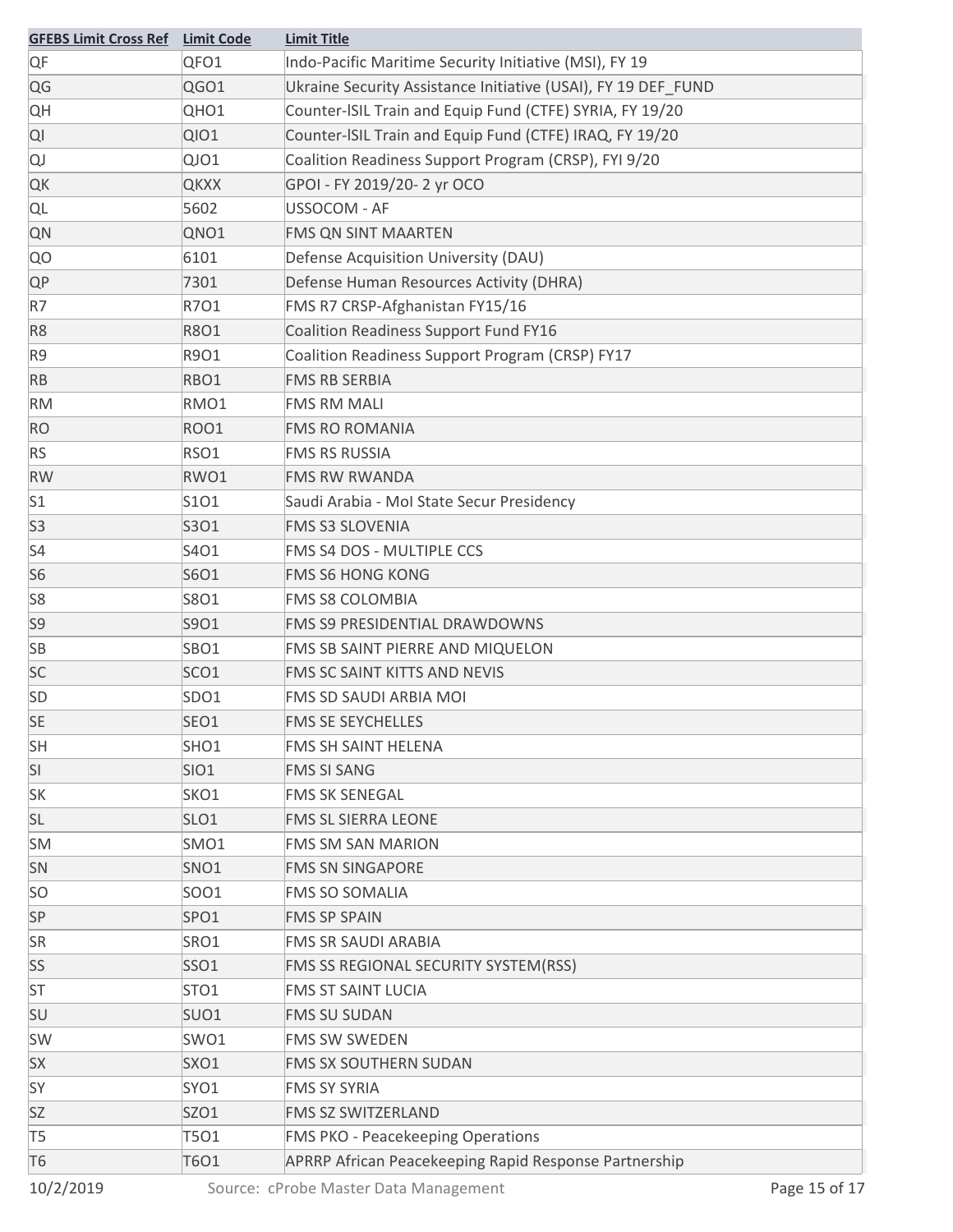| T901<br>T <sub>9</sub><br><b>United Nations</b><br><b>FMS TC UNITED ARAB EMIRATES</b><br>TC<br>TCO1      |  |
|----------------------------------------------------------------------------------------------------------|--|
|                                                                                                          |  |
|                                                                                                          |  |
| TDO1<br>FMS TD TRINIDAD/TOBAGO<br>TD                                                                     |  |
| <b>TH</b><br>THO <sub>1</sub><br><b>FMS TH THAILAND</b>                                                  |  |
| TI<br><b>TIO1</b><br><b>FMS TI TAJIKISTAN</b>                                                            |  |
| <b>TK</b><br>TKO1<br><b>FMS TK TURKEY</b>                                                                |  |
| TL<br>TLO1<br><b>FMS TL TOKELAU</b>                                                                      |  |
| TNO1<br><b>TN</b><br><b>FMS TN TONGA</b>                                                                 |  |
| <b>TO</b><br><b>FMS TO TOGO</b><br><b>TOO1</b>                                                           |  |
| <b>TP</b><br>TPO1<br>FMS TP SAO TOME AND PRINCIPEL                                                       |  |
| <b>TS</b><br><b>TSO1</b><br><b>FMS TS TURKS AND CAICOS</b>                                               |  |
| <b>FMS TT Timor-Leste</b><br>TT<br>TTO1                                                                  |  |
| TU<br>TUO1<br><b>FMS TU TUNISIA</b>                                                                      |  |
| <b>TV</b><br>TVO <sub>1</sub><br><b>FMS TV TUVALU</b>                                                    |  |
| <b>TW</b><br>TWO1<br><b>FMS TW TAIWAN</b>                                                                |  |
| TXO1<br><b>FMS TX TURKMENISTAN</b><br><b>TX</b>                                                          |  |
| <b>FMS TZ TANZANIA</b><br>TZ<br>TZO1                                                                     |  |
| U2<br>U201<br><b>FMS U2 UZBEKISTAN</b>                                                                   |  |
| U <sub>3</sub><br>U3O1<br>CTPF Counterterrorism Partnerships Fund                                        |  |
| Counterterrorism Partnerships Fund (CTPF) FY16<br>U4<br>U401                                             |  |
| O&M Funds, Section 2282 of title 10 USC<br>U <sub>5</sub><br>U501                                        |  |
| Counterterrorism Partnerships Fund (CTPF), FY 16<br>U <sub>6</sub><br>U6O1                               |  |
| Counterterrorism Partnerships Fund (CTPF), FY16 available for use in FY17<br>U7<br>U701                  |  |
| Section 2282 Build the Capacity of Foreign Security Forces Program FY17<br><b>U8O1</b><br>U8             |  |
| <b>FMS UA SOUTH AFRICA</b><br>UA<br>UAO1                                                                 |  |
| UG<br>UGO1<br><b>FMS UG UGANDA</b>                                                                       |  |
| UK<br>UKO1<br>FMS UK UNITED KINGDOM                                                                      |  |
| UPO1<br><b>UP</b><br><b>FMS UP UKRAINE</b>                                                               |  |
| URO1<br><b>UR</b><br><b>FMS UR USSR</b>                                                                  |  |
| UV<br>UVO1<br>FMS UV BURKINA FASO                                                                        |  |
| UY<br>UYO1<br><b>FMS UY URUGUAY</b>                                                                      |  |
| UZO1<br>UZ<br>FMS UZ UNITED KINGDOM POLARIS PROJECT                                                      |  |
| V <sub>2</sub><br>V201<br>Section 1263, South China Sea Initiative (SCSI) FY 16                          |  |
| FMS V3 ASFF - Afghanistan FY16<br>V3<br>V301                                                             |  |
| V <sub>4</sub><br>Ukraine Security Assistance Initiative FY 16<br>V401                                   |  |
| Iraq Train and Equip Fund FY16<br>V <sub>5</sub><br>V501                                                 |  |
| V <sub>6</sub><br>V6O1<br>Global Security Contingency Fund, African Peacekeeping Rapid Response Partners |  |
| Syria Train and Equip Fund FY16<br>V7<br>V701                                                            |  |
| <b>Economic Support Fund</b><br>V <sub>8</sub><br><b>V8O1</b>                                            |  |
| Section 1263, South China Sea Initiative (SCSI)<br>V9<br>V901                                            |  |
| FMS VC SAINT VINCENT AND GRENADINES<br>VC<br>VCO1                                                        |  |
| VE<br>VEO1<br>FMS VE VENEZUELA                                                                           |  |
| VI<br>VIO1<br>FMS VI BRITISH VIRGIN LSLANDS                                                              |  |
| VMO1<br>FMS VM VIETNAM<br>VM                                                                             |  |
| <b>VS</b><br>VSO1<br>FMS VS VIETNAM                                                                      |  |
| FMS W2 NATO Medium Extended Air Defense System Management Agency (NAM<br>W <sub>2</sub><br>W2O1          |  |